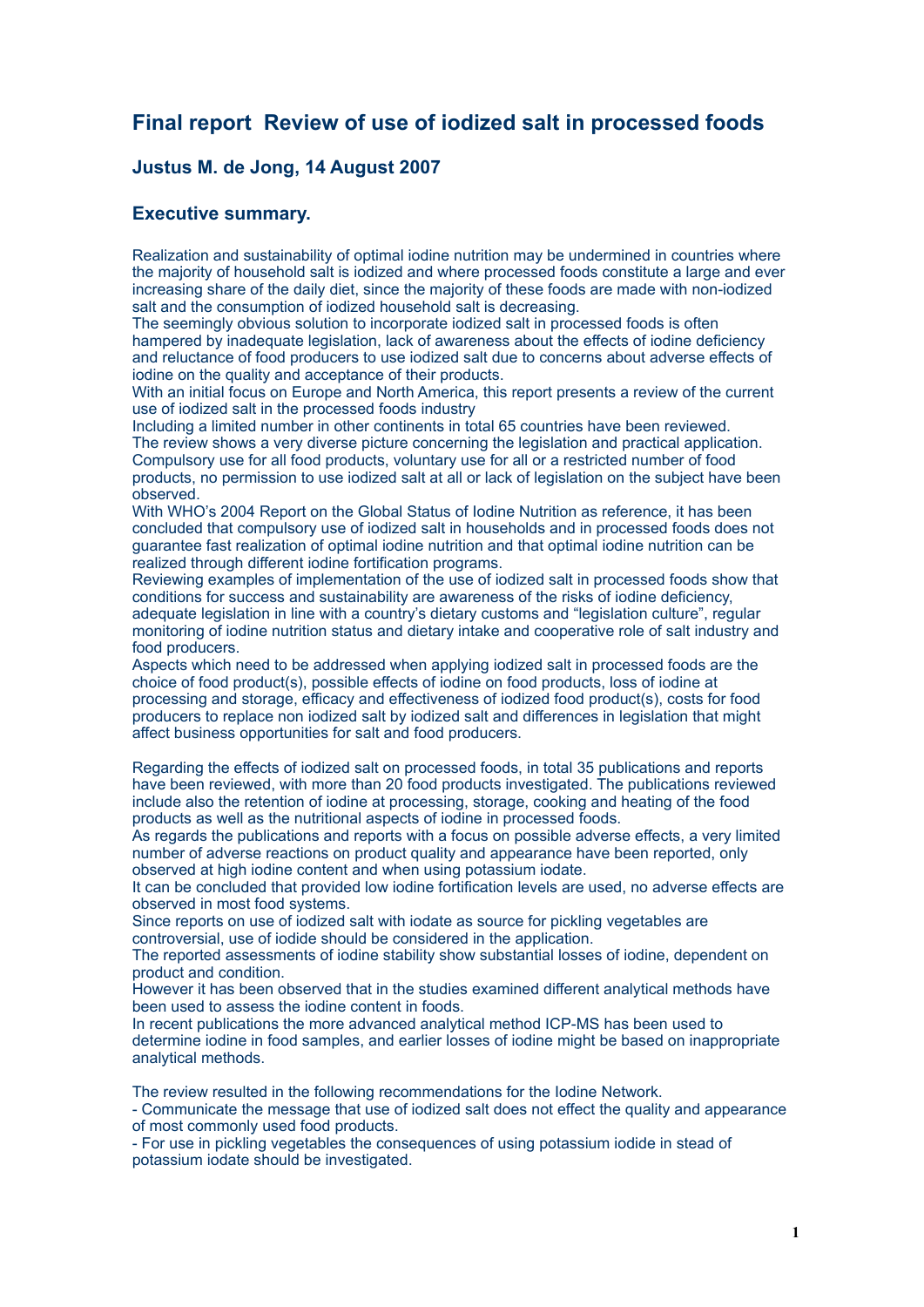- Investigate and compare the reported methods analytical methods for the determination of iodine in food products. Such investigation might result in an appropriate and commonly accepted method.

- When legislation in a country implies voluntary use of iodized salt in processed foods, Network members should work in National Coalitions on involving the food sector and support the set up of an adequate program for the iodine fortification of processed foods.

- The Network should consider having the scope of the Country assessments extended with the use of iodized salt in processed foods.

# **1. Background.**

Iodine nutrition through regular consumption of adequately iodized salt is the key strategy to cope with the devastating effects of iodine deficiency.

The perception is that efforts to implement Universal Salt Iodization (USI) have mainly been focused on iodization level of household salt so far.

Therefore in many countries which apply salt iodization programs, the majority of table salt is iodized and the major part of processed foods is made with un-iodized salt.

There is a general consensus that in the industrialized countries already about 75% of the Na intake as salt is consumed through the food we buy.

The discretionary use of table salt or cooking salt, contributing about 15% of the total intake, is at best constant to decreasing.

The remaining 10% of the Na intake is derived from the natural content in the diet.

This trend, which is in particular observed in the developed countries but more and more also in countries in the developing world, will consequently undermine adequate iodine nutrition. A seemingly obvious and simple solution would be the use of iodized salt in processed foods. However two aspects frustrate this solution.

Firstly in many countries, permitting iodization of table salt, the use of iodized salt in processed foods is not permitted or if permitted restricted to certain food products or segments.

Secondly, if permitted, the reluctance or resistance of food processors to use iodized salt. A reason for this reluctance or resistance should be the perception of food producers that iodine in the salt will adversely affect the quality and characteristics of their food products, despite studies on a range of processed foods that suggest no negative impact of iodized salt on processed foods.

To consider whether the USI focus of the Iodine Network should be adapted and when relevant to act accordingly, it has been decided to execute a desk study on the use of iodized salt by the food processors.

The major objectives of the study are:

- a review, per country, on the current use of iodized salt in processed foods and all aspects affecting its use, with an initial focus on North America and Europe;

- a document with a list of all relevant studies, published and not published, and other

information sources to better understand the phenomena experienced and observed;

- a proposal for actions aimed at optimal iodine nutrition through expansion of the use of iodized salt in processed foods.

# **2. Methodology**

Information for the review on the current use per country has been obtained through distributing questionnaires to and individual communication with (associate) members of Eu Salt and Salt Institute, through cooperation with Unicef's CEE/CIS officers in Geneva who are also working on the subject, through approaching ICCIDD regional coordinators and Unicef's EAPRO regional office and analyzing the IDD Newsletters and country information on the Iodine Network website on relevant info.

Information to document all relevant studies on the subject, in particular on studies concerning the effects of using iodized salt on the quality of foods, on their processing and acceptability has been obtained through searching in public accessible search engines (Google Science) and through the paid databases FSTA (Food Science and Technology Abstracts), FROSTI and FOMAD (Food line Science Database and Food line Market Database) kindly made available by an Eu Salt member.

Information on the aspects that should affect the use of iodized salt in processed foods is mainly obtained through the testimonials on the subject of individual food producers arranged and compiled by Unicef CEE/CIS office.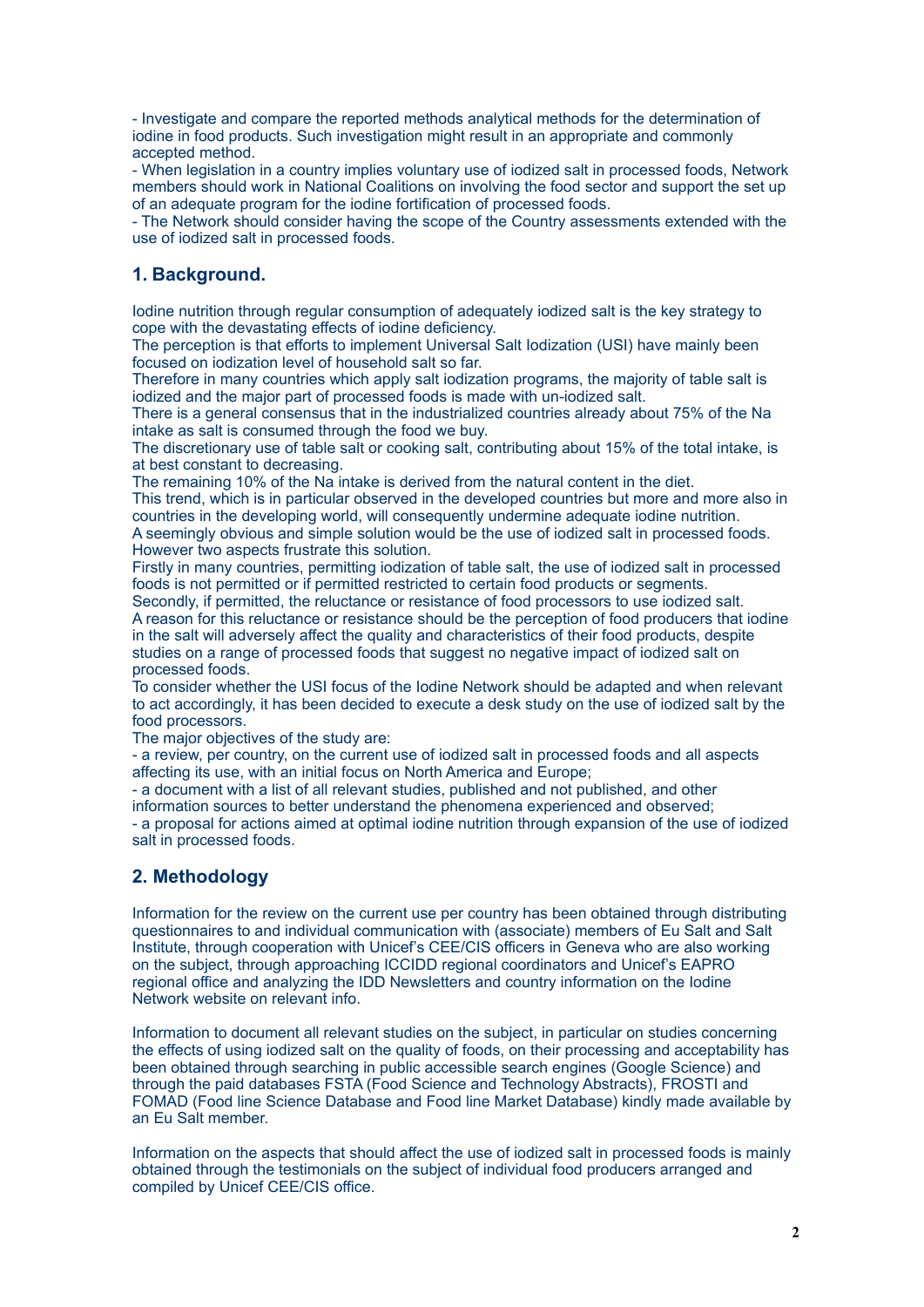Though directly involving the food processors is not in the scope of this study, some information on the perception of the industry and their general attitude *vis a vis* salt iodization have been obtained through above testimonials, through interviewing sales people from the salt industry and through thus far one contact with a major food producer in Europe.

A note on the data compiled for Europe.

The European competition law does not permit obtaining and collecting sensitive quantitative data from individual companies in the EU member states.

Such data include the share of iodized /iodated salt in the total amount of salt supplied to the processed food processors.

A related aspect is originating from the structure of the European salt industry. In several cases a country = one company when there is only one national producer like in France and Austria or if there are only two producers like in the Netherlands, Germany and the UK.

# **3. Review of the current use of iodized salt**

# **3.1 Introduction**

Following primarily the focus of the study, info has been compiled from North America (USA and Canada), from 24 of the 27 European Union Member states and from Switzerland. From the remaining 3 countries in the EU: Cyprus, Luxembourg and Malta no info source on the

subject could be found. Additionally the situation in 18 countries from the CEE/CIS region has been collected. Thus far limited information could be obtained, in addition to what already has been indicated in the ICCIDD /Network sources on iodine nutrition from the other UN regions: Latin –America, Carribean, Middle –East/ North Africa, Africa-Sub Sahara, South Asia and East Asia –Pacific.

Only some scattered info has been received and compiled thus far.

Analysis of both the IDD Newsletters from 2002 and Iodine Network Country information underlines the statement in the introduction that thus far efforts to implement Universal Salt Iodization (USI) have mainly been focused on iodization level of household salt.

Nearly all the articles in the Newsletters and the Iodine Network Country information reviewed do lack information on the subject.

Where relevant, further comments and remarks on the situation per region and individual country is given below.

The review on the situation in the focus areas and CEE/CIS region shows that the current situation is far from being uniform.

# **3.2 North America**.

In the **USA**, iodization is permitted on a voluntary basis at a level of 77ppm as KI, however, virtually none of the salt sold to food processors is iodized.

At the consumer level, there is no difference in price between iodized and non-iodized salt and the population gets its iodine through iodized table salt with coverage of 70% of the households and through other sources.

Dairy products and meat, by using iodine containing cattle feed and by the use of iodophor disinfectants in cow milk production, have been major sources.

Through the use of iodated bread conditioners, commercially baked breads have been another major source of iodine in the US diet.

Multivitamin formulations are another source of iodine.

Changes and limitations in the allowable amounts of iodine compounds in cattle feed and concern on the high bread iodine intake should have contributed to the observed reduction in the iodine levels in the diet.

In **Canada** all table salt is iodized at an iodine level of 77 ppm as KI, mandatory by law since 1949, with coverage of near 100% at households.

Iodide is a nutrient under the Food & Drugs Act. The Food & Drugs Act permits iodide to be added to certain foods only - for example infant cereal, foods represented for use in very low energy diets, meal replacements & nutritional supplements.

Iodide is NOT listed as a permitted nutrient in breakfast cereals, fruit drinks, milk products, simulated meat products, ready breakfast, flour products, precooked rice, for example.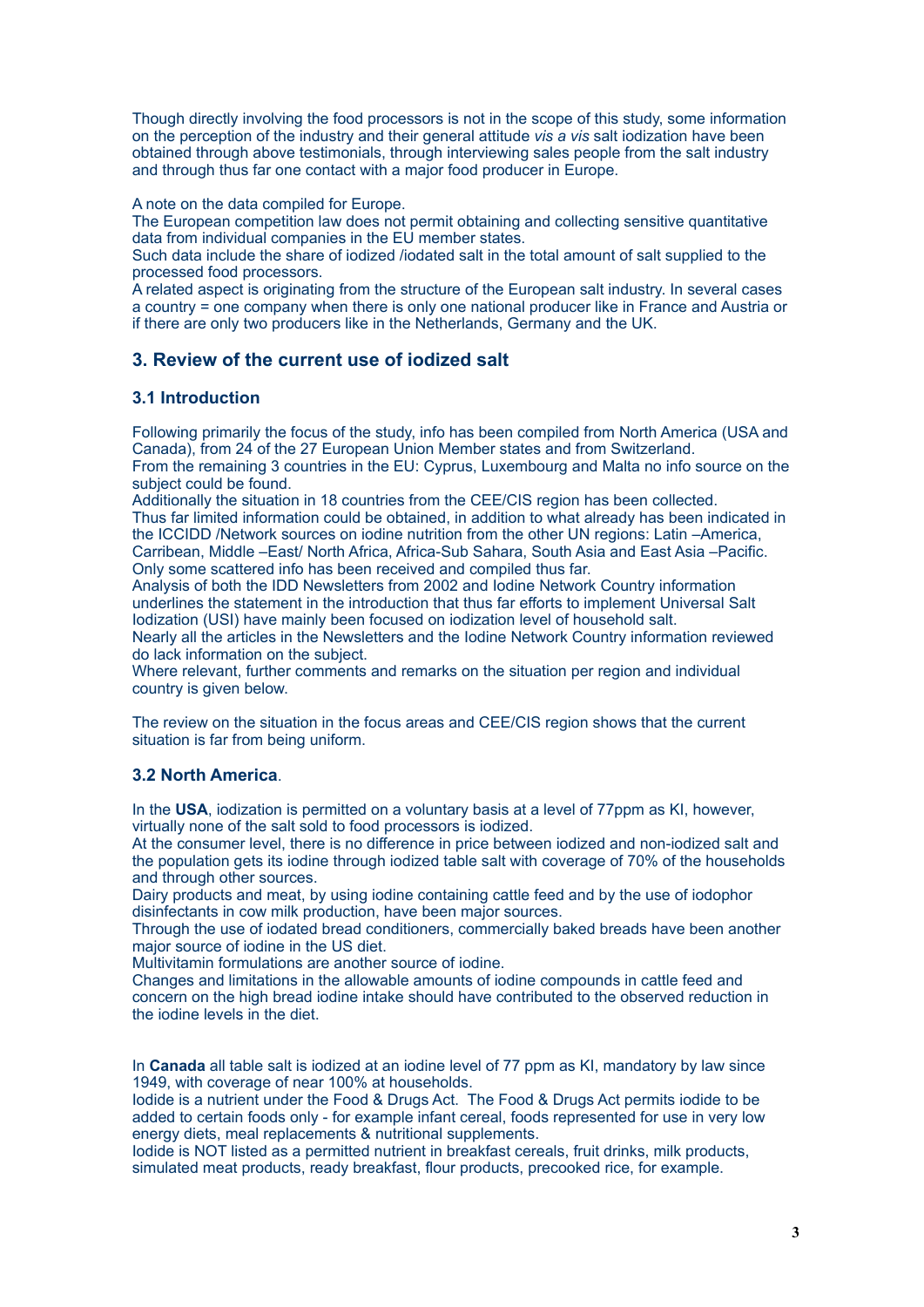The exception is if the iodide added to the food comes from "table or household salt" which already must contain iodine. But not many food processors are going to be buying table salt. Milk has also been a significant source of iodine.

### **3.3 European Union and Switzerland.**

The review (see Appendix I) shows that the situation differs per state.

From a number of EU member states the situation is outlined in more details below.

In **Bulgaria, Denmark, Slovakia and Romania** the use in processed foods is compulsory, either in all foods or in a limited number of segments.

In **Bulgaria** is use of iodize salt compulsory and applied in all food segments at a level of 28-55ppm iodine as KIO3 since 2001.

Information on the situation in **Slovakia** is scarce, but use of iodized salt should also be also compulsory for all food segments at a level of 25 ppm KIO3.

In **Denmark** salt iodized with 8-13 ppm became mandatory for household salt and bread salt in 2000.

However it is only mandatory for all breads and cakes baked in Denmark and sold in Denmark.

In **Romania** iodized salt is compulsory for households and bakeries and rest of food industry at a level of 26-42 ppm from 2003.

However when put in practice only in the bread segment coverage of close to 100% has been realized in 2004. Application in other segments has been put on hold due the strong belief and suspicion related to the quality of pickles industrially (as well as at home) produced with iodized salt.

In **Poland,** Austria and Czech Republic the use of iodized salt in retail (households) is compulsory but not allowed (Poland) in processed foods or only permitted on voluntary base (Austria, Czech Republic).

Observed reports on the situation in the **Czech Republic,** with its mandatory use in households, give different information on the use of iodized salt in the food industry. One report indicates that 70 % of the meat products use iodized salt whereas iodized salt in the other branches is only 14% **(Gerasimov, 2002)** of the whole salt supply. Another source indicates that 65-80% of the food industry is using iodized salt.

In **Austria** the use of iodized salt is permitted in all food products but a roughly estimated market share is only 25%..

In other member states iodized salt is used in households on voluntary base and permitted in processed foods, in all food segments or in a limited number or not allowed at all in processed foods.

When use of iodized salt is allowed on voluntary base, in general the use is limited (estimated shares of <5% up to 25% have been reported).

The relative positive exceptions are Netherlands, Germany, Czech Republic and Spain.

In **Netherlands** iodization of household salt started in 1928 and bread salt is iodized since 1942.

Though legislation changed from compulsory to voluntary use after a decision of the high court in 1984, still 95% of the bread producers are using iodized salt.

Compulsory use was considered to be non –constitutional.

An observed decline in bread consumption in favor of bread replacers and cereals in the 1980's and 1990's, has affected the iodine nutrition of the population, in particular of women.

In 1997 the Dutch authorities decided to increase the level of iodine in bread salt from 45 ppm to a range of 70-85 ppm and to permit the use of that salt in bread replacers (based on grains). Also the use of iodated nitrite curing salt in meat products at a level of 20-30 ppm iodine was permitted from then, all on voluntary base.

However share of iodized salt in these new segments is still very limited.

Simultaneously the iodine content in household salt has also slightly been increased from 25 up to 30-40 ppm iodine.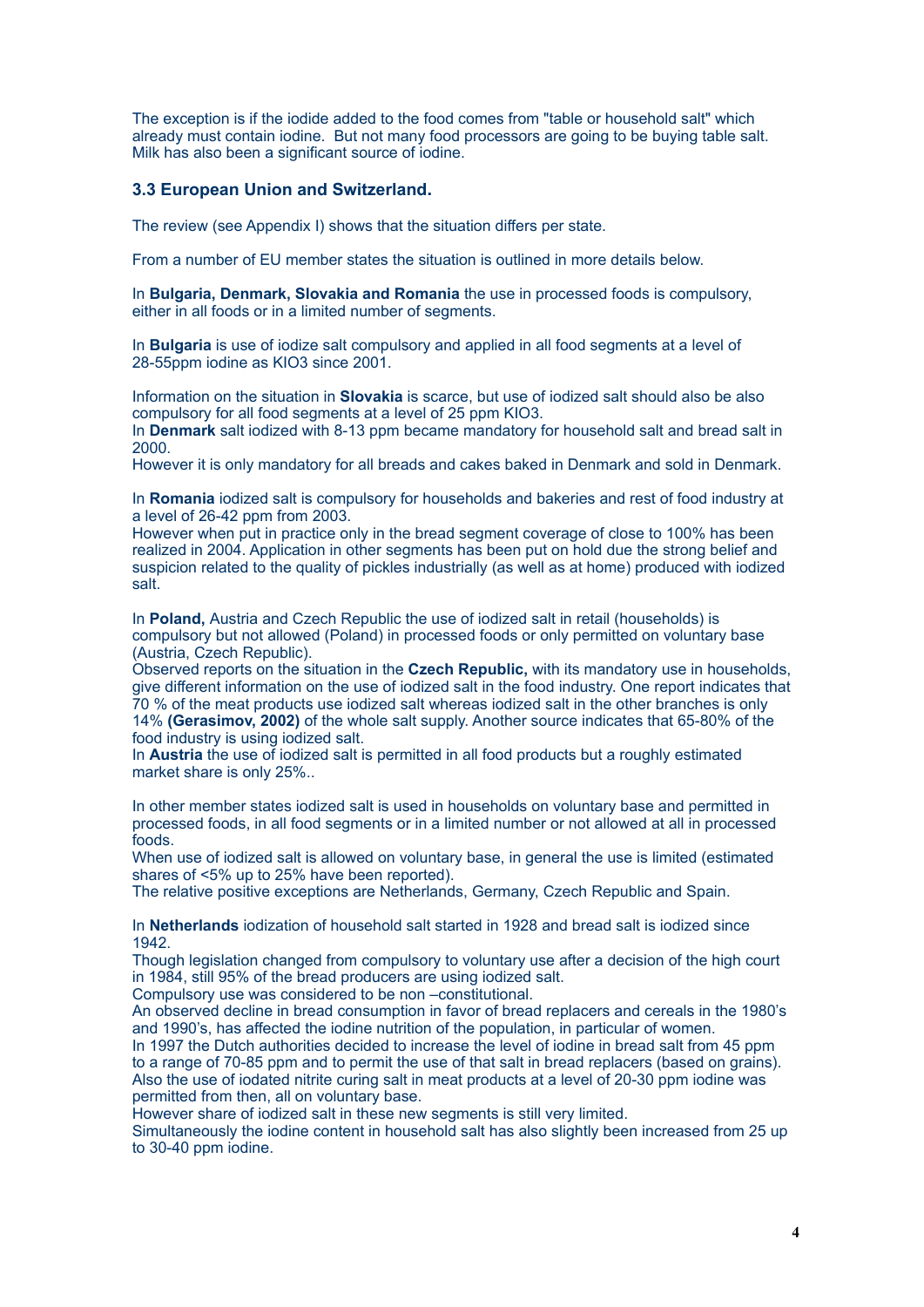Increasing the iodine content in table salt in **Germany** in 1981 from 5 to 20 ppm only marginally improved the iodine status of the population.

Therefore additional legislative measures were undertaken. In 1989 addition of iodized salt to industrially processed foods and canteen meals was approved. In late 1991 the use in pickling of meat and sausages was approved.Finally in 1993 a restricting decree on separate labeling of food containing iodized salt was removed.

These measures, regular monitoring and pressure by a national lobbying committee Arbeits-Kreis Jodmangel contributed to the current situation which is rather good, particularly in the meat processing segment. Though the use of iodized salt is not mandatory it is estimated that 60-80% of the meat products is processed with iodized salt.

However USI is far from realized since iodized salt for application in the total food segment has reached a range of only 30-40%.

Without having further details a market share of iodized salt in the order of 25% has been reported for **Spain**.

Regarding **Switzerland,** with its long history of salt iodization, a share in the range of 50- 70% in the food sector has been reported, though the use of iodized salt is on voluntary base and manufacturers (and retailers) must offer both iodized and non iodized salt products. However a decline in the use in processed foods is reported due to effects of anti- iodine lobby and the fact that export oriented food producers are reluctant to use iodized salt because its limits their market due to meeting regulations in export countries.

Obviously above outline of the situation is reflected in the **legislation** on the subject that is differing from country to country, as illustrated in the Table 1 below.

### **3.4 CEE/CIS**

In the member states of the UN CEE/CIS region (excluding the few current EU member states in that region, which have been elucidated above) the situation is as follows.

In 13 states: **Armenia, Azerbaijan, Belarus, Bosnia Herzegovina, Croatia, Georgia, Kazakhstan, Kyrgyz Republic, Macedonia, Moldova, Serbia, Tajikistan and Turkmenistan** the use of iodized salt in all processed foods is compulsory.

In **Turkey** the use of iodized salt is not permitted.

Legislation of the use in **Albania, Russian Federation, Ukraine and Uzbekistan** is still missing In practice no use of iodized salt in Albania, Ukraine and Uzbekistan and limited use in the Russian Federation.

In **Russia** iodized salt that is used in processed foods, is mainly applied in bread baking, for production of condiments and instant noodles.

The situation in Ukraine and in the Russian Federation is influenced by the wide spread belief that of the quality impact of iodized salt on food products.

The **legislation** in major part of the former countries of the Soviet Union is identical being a level of 40 +/-15 ppm iodine as KIO3.

Note: Currently Unicef CEE/CIS office Geneva is working on a detailed report on the situation in the region.

| <b>Country</b> | <b>Legal status</b> | Permitted<br>iodine source | lodine content<br>(mg/kg) | <b>Permitted</b><br>applications |
|----------------|---------------------|----------------------------|---------------------------|----------------------------------|
| Albania        | no legislation      | ΙKΙ                        | 25                        |                                  |
| Armenia        | compulsory          | KIO <sub>3</sub>           | 50                        | All food products                |
| Austria        | voluntary           | KI, KIO3                   | 30                        | All food products                |
| Azerbaijan     | compulsory          | KIO3                       | $40+/-15$                 | All food products                |
| Belarus        | compulsory          | KIO <sub>3</sub>           | $40+/-15$                 | All food products                |
| Belgium        | voluntary           | KI, Nal, KIO3              | $6 - 45$                  | All food products                |

#### **Table1, Review of current regulations concerning use of iodized salt in processed foods in EU member states and CEE/CIS countries**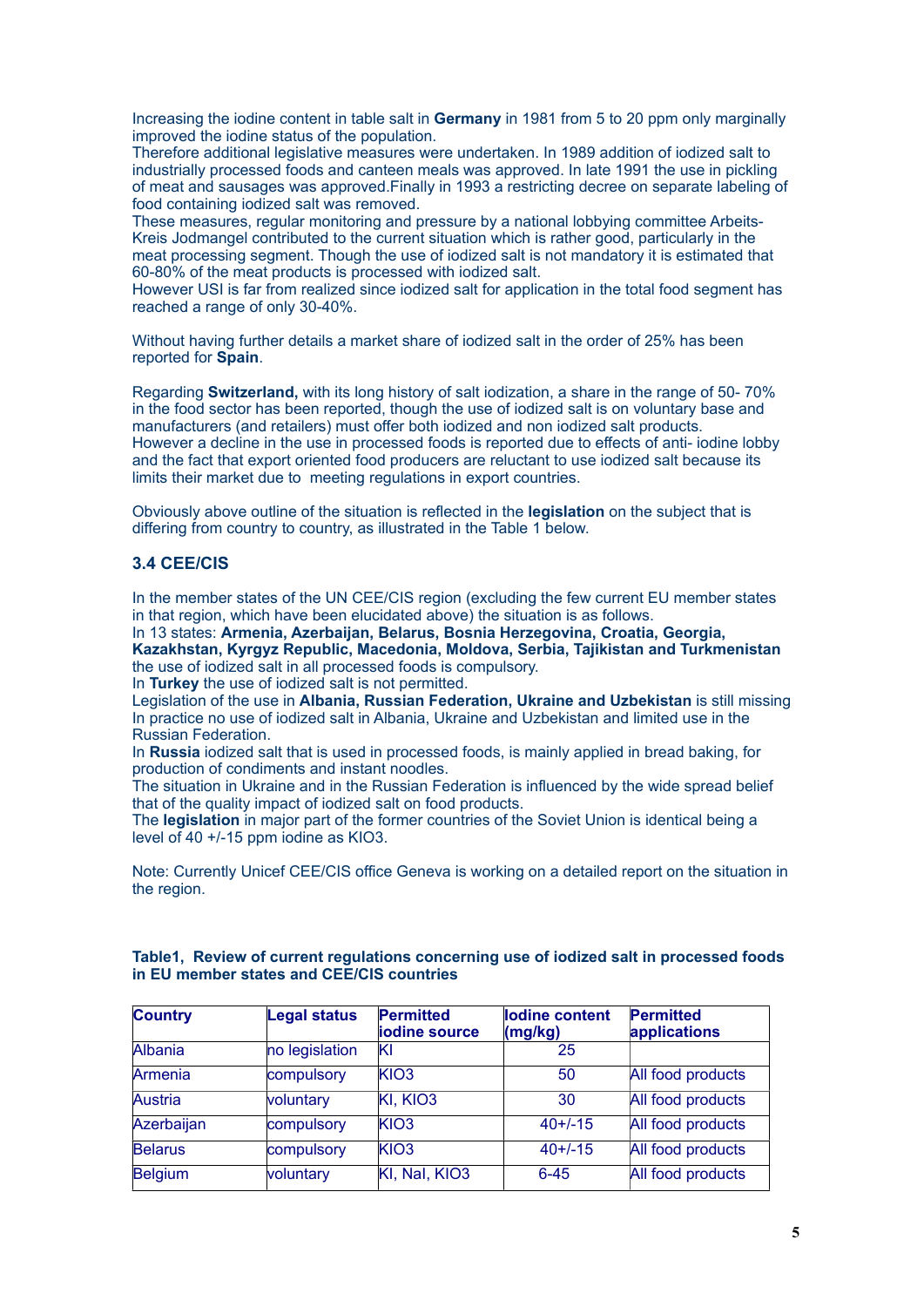| Bosnia &<br>Herzegovina | compulsory     | KI                        | $20 - 30$          | All food products                |
|-------------------------|----------------|---------------------------|--------------------|----------------------------------|
| <b>Bulgaria</b>         | compulsory     | KIO <sub>3</sub>          | 28-55              | All food products                |
| Croatia                 | compulsory     | $\overline{\mathsf{K}}$ l | 25                 | All food products                |
| <b>Czech Republic</b>   | voluntary      | <b>KI03</b>               | 20-34              | <b>Limited use</b>               |
| <b>Denmark</b>          | compulsory     | kι                        | 13                 | <b>Bakery products</b>           |
| Cyprus                  | 7              |                           |                    |                                  |
| Estonia                 | no legislation |                           |                    |                                  |
| Finland                 | voluntary      | ΚI                        | $21 - 26$          | All food products                |
| France                  | not permitted  |                           |                    |                                  |
| Germany                 | voluntary      | KIO3                      | 20                 | All food products                |
| Georgia                 | compulsory     |                           | $40+/-15$          | All food products                |
| Greece                  | voluntary      | KI                        | 40-60              | ?                                |
| <b>Hungary</b>          | voluntary      | KIO <sub>3</sub>          | 15                 | All food products                |
| <b>Ireland</b>          | no legislation |                           |                    |                                  |
| Italy                   | voluntary      | KI, KIO3                  | 30                 | All food products                |
| <b>Kazakhstan</b>       | compulsory     | KIO3                      | $40+/-15$          | All food products                |
| Kyrgyzstan              | compulsory     | KIO <sub>3</sub>          | $40+/-15$          | All food products                |
| Latvia                  | no legislation |                           |                    |                                  |
| Lithuania               | no legislation |                           |                    |                                  |
| Luxembourg              | ?              |                           |                    |                                  |
| Macedonia               | compulsory     | KIO <sub>3</sub>          | $20 - 30$          | All food products                |
| Moldova                 | compulsory     |                           |                    |                                  |
| <b>Malta</b>            | 2              |                           |                    |                                  |
| Netherlands             | voluntary      | KI, KIO3                  | $70-85$ ;<br>20-30 | Bread(replacers);<br>lmeat       |
| <b>Norway</b>           | voluntary      | KI                        | 5                  | ?                                |
| Poland                  | not permitted  |                           |                    |                                  |
| Portugal                | voluntary      | KI                        | 20                 | ?                                |
| Romania                 | compulsory     | KIO3                      | 26-42              | Bread, other<br>segments on hold |
| Russian                 | no legislation |                           |                    |                                  |
| Serbia                  | compulsory     | $\overline{\mathsf{K}}$   | $12 - 18$          | All food products                |
| Slovakia                | compulsory     | KIO <sub>3</sub>          | 25                 | All food products                |
| Slovenia                | voluntary      | ΚI                        | 20-30              | All food products                |
| Spain                   | voluntary      | Ki,KIO3                   | 51-69              | All food products                |
| <b>Sweden</b>           | voluntary      | ΚI                        | 50                 | All food products                |
| Switzerland             | voluntary      | KI, KIO3                  | $20 - 30$          | All food products                |
| <b>Tajikistan</b>       | compulsory     | KIO <sub>3</sub>          | $45 + (-5)$        | All food products                |
| <b>Turkey</b>           | not permitted  |                           |                    |                                  |
| <b>Turkmenistan</b>     | compulsory     | KIO <sub>3</sub>          | $40+/-15$          | All food products                |
| <b>Ukraine</b>          | no legislation |                           |                    |                                  |
| <b>United Kingdom</b>   | voluntary      | KI                        | $10 - 22$          | All food products                |
| <b>Uzbekistan</b>       | no legislation |                           |                    |                                  |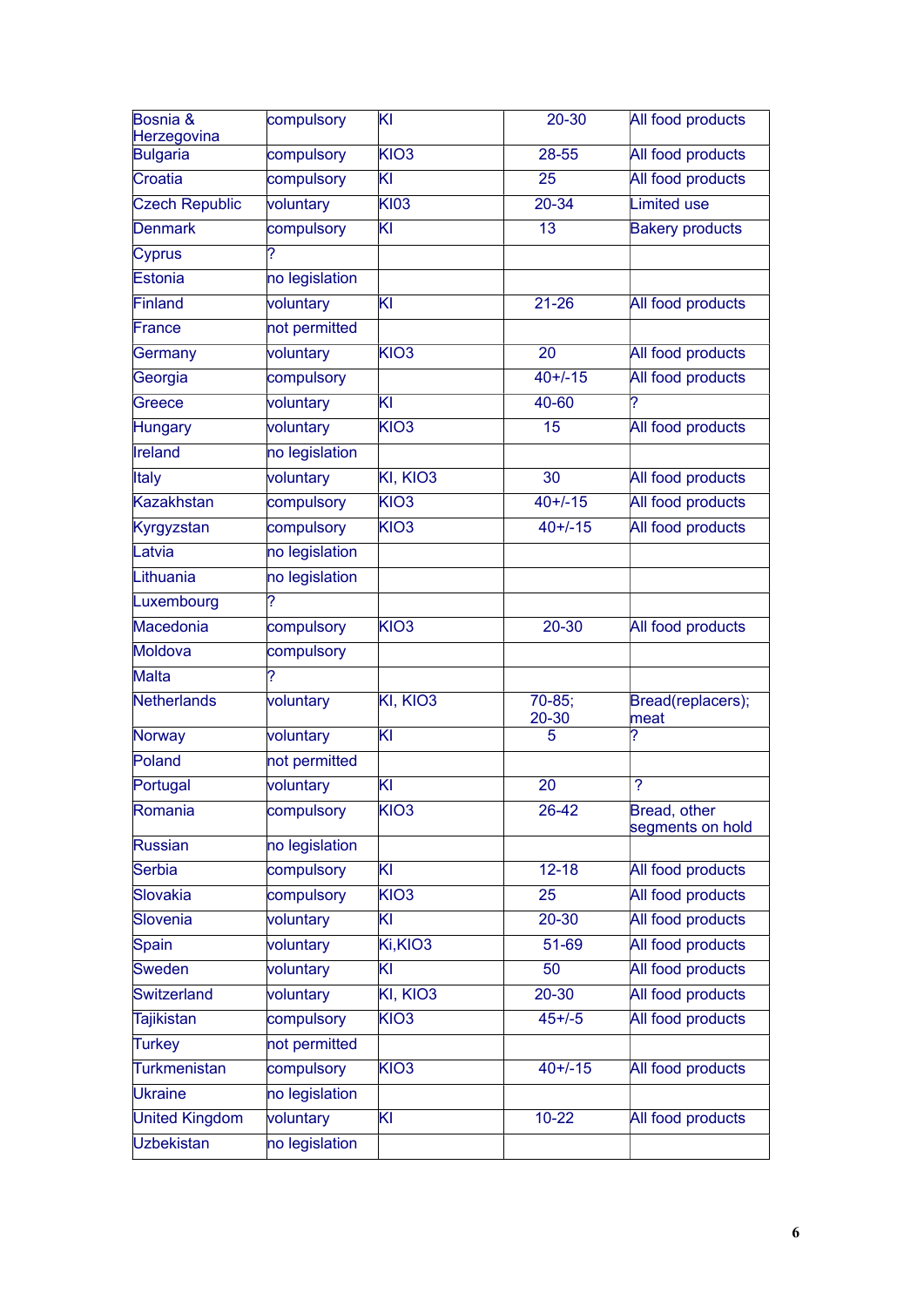# **3.5 Australia & New Zealand**

In **Australia and New Zealand** the mandatory level of iodization of household salt is 25 to 65 ppm.

Thus far it is possible to voluntarily include iodized salt in a range of food stuffs.

However the majority of food companies use non-iodized salt for processed foods.

Based on an observed low iodine intake and monitored iodine deficiency, very recently the Foods Standards Australia New Zealand (FSANZ) has drafted a final proposal that iodized salt at a level of 35-55ppm iodine will be added to bread on mandatory base.

The current deficiency is suggested to be related to a/o reduced use of jodine based cleaning products in the dairy industry and a decreased consumption of iodized salt, due to greater use of non-iodized salt and a reduction in total salt intakes.

The previous proposal to add iodized salt also to biscuit and cereals has been removed from the final proposal.

Biscuits have been removed from the previous proposal since the product contributes the least to increasing the population's iodine intake, but posed the greatest impost on trade with respect to both imports and exports.

Other arguments were the variable salt content of the different biscuit categories and observed concerns that biscuits with iodized salt could be perceived as legitimizing the product as healthy food.

Removal of breakfast cereals has been based on technological concerns that the particular salt addition to the product might deliver inconsistent amounts of iodine to the products.

The final proposal includes retaining the voluntary use of iodine in iodized salt and reduced sodium salt with slight adjustment of the iodine range: from 25-65 to 35-55 ppm.

In July 2007 the Australian and New Zealand Food Regulation Ministerial Council will consider the proposal.

#### **3.6 Others**

**China** has adopted and implemented USI in 1995.

Since then substantial progress in the coverage of households with iodized salt has been achieved on country level.

However an evaluation on the progress in 2000 showed that still 14 provinces are unable to achieve adequate coverage of households consuming iodized salt.

A recent report, obtained through Unicef EAPRO, on the comprehensive intervention project, implemented since 2000 has mainly been focused on improving use of iodized salt at household level.

As regards processed foods in the report only the situation in Chongqing, one of the ID high risk provinces has been described.

Being hometown of pickled tuber mustard, Chongqing has a century long history of producing this product, which has become a pillar industry locally.

The key reason for the low iodized salt coverage in this region is that the salt market is impacted by the sale of non-iodized salt used in producing this pickled tuber mustard. That salt is cheap, people have a deficient understanding of IDD, and some households can benefit from reselling such salt, so consequently the majority of local residents eat pickled tuber mustard salt. Non-iodized coverage is therefore kept at a high level, which has seriously affected local IDD control**.**

In **Philippines** the government passed the so-called ASIN Law ( An Act Promoting Salt Iodization Nationwide and for Related Purposes) on 20 December 1995 to help alleviate the IDD problems in the country.

The Law requires that all food processors use iodized salt in the production of their products, effective December 1996.

Though no data of market shares are available, Philippines' studies on the subject suggest that implementation is still a challenge.

In **Indonesia** a Presidential decree of 1994 enacted national legislation by mandating that all salt for human consumption must be iodized. That decree was followed by a Ministerial Decree on standards for manufacturing, quality and packaging.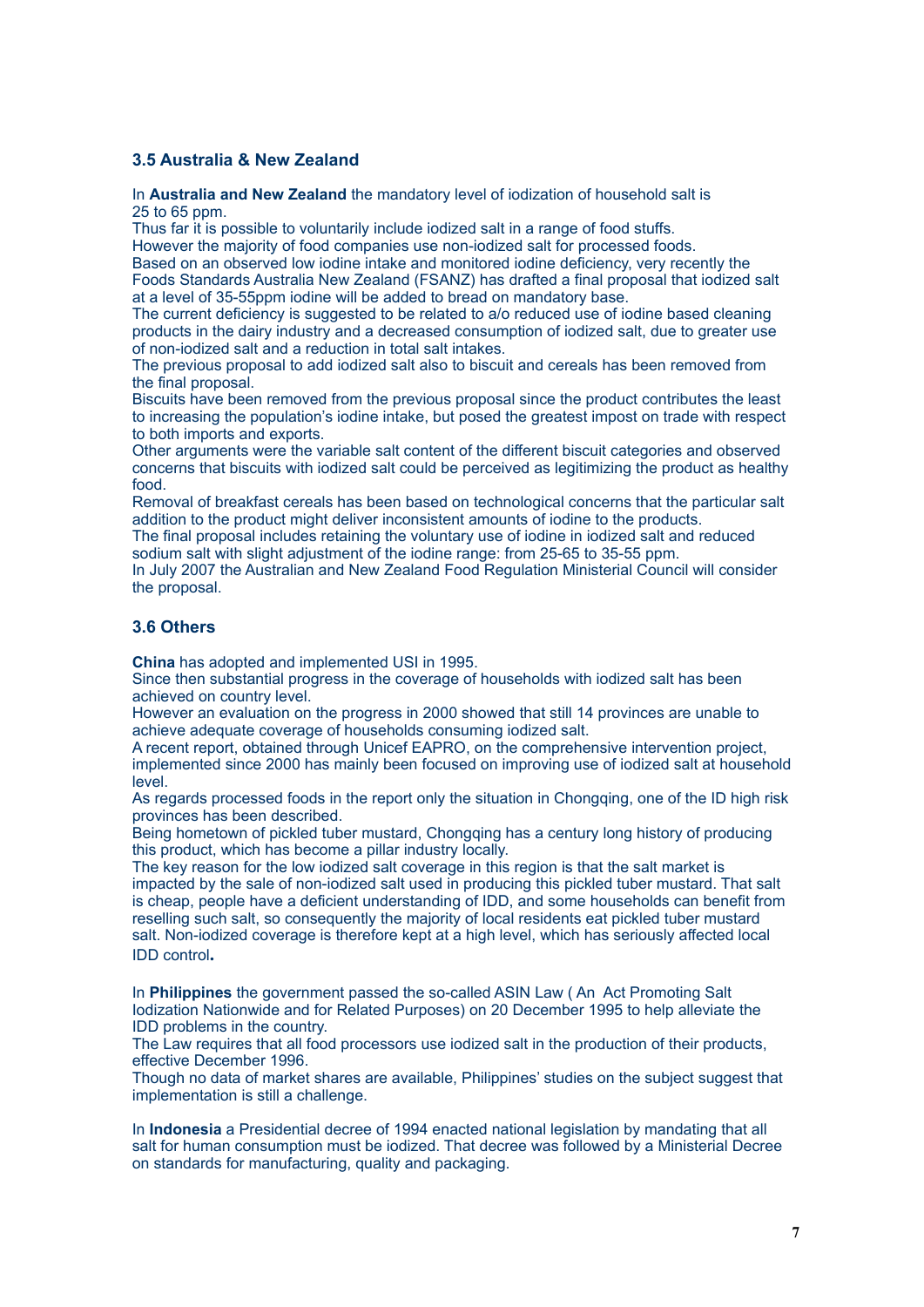The 2003 Unicef review of progress toward sustained IDD elimination in Indonesia, though primarily focused on iodized salt for households, mentioned that "obtained information indicated that many large food producers are already using iodized salt habitually as ingredient in their product processing".

However it has been recommended that the authorities should put efforts in verifying and compelling that iodized salt is always used by all food processors, suggesting that the goal as prescribed in the Decree of 1994 has not been achieved.

Regarding **India** no specific information on the use of iodized salt in India could be found. According to information obtained from the Indian Salt Manufacturers Association on salt production and supply, 4.89 million ton iodized salt has domestically been supplied in 2006. Since the total production of edible salt was 5.2 million ton, one might conclude that use of iodized salt in foods industrially processed is common practice.

In **South Africa** the use of iodized in processed foods is allowed on voluntary basis. In a publication on the subject, the use of iodized salt in manufacturing of bread, bread premixes, margarines and flavorings of salty snacks has been reported.

In **Brazil**, where use of iodized salt is permitted on voluntary base in all segments the estimated market share is in the order of 25% with a coverage in soups and seasonings of 100%.

In **Peru** legislation on the mandatory use of iodized (and fluoridated) salt in processed foods at an iodine level of 30-40ppm as KIO3, is still pending.

In Argentina the use of iodized salt is compulsory in all processed foods. Though official statistic data are lacking, it is estimated that a large percentage is used in all food segments.

Report from a salt producer in **Pakistan** indicates that use in processed foods, catering and restaurants is permitted on voluntary base, and the estimated market share in the segment should be only in the order of 5%.

In **Israel** use in foods is permitted on voluntary base without restrictions. No data on market share are available.

In **Islamic Republic of Iran** non iodized salt is used in processed foods. Since more than 90% of the population consumes foods prepared at home, iodizing household salt only is considered being a better way of controlling iodine intake.

# **4. Studies on effect of iodized salt on the quality, processing and acceptability of foods**

#### **4.1 Introduction**

 In total 35 publications and reports on the subject have been found, read and analyzed. The review is based on full papers/publications (obviously preferred) and reports as well as on abstracts of difficult accessible publications and reports.

The oldest mentioned study is from 1926 and the most recent study has been reported in 2007. The major part of the analyzed studies has been published in the 1990's and in and beyond 2000

Studies collected have been conducted in 14 countries with major contributions from; USA: 5, Germany: 7, China: 5, Switzerland and Jordan: 3.

Other countries in which investigations have been done are: Philippines, India, Netherlands, Thailand, Romania, Moldova, South Africa, New Zealand/Australia and Denmark.

Twenty one (21) studies have especially been focused on the potential adverse effects on the quality of the food products (color, taste, texture, smell) of the products by of the use of iodized salt in processing.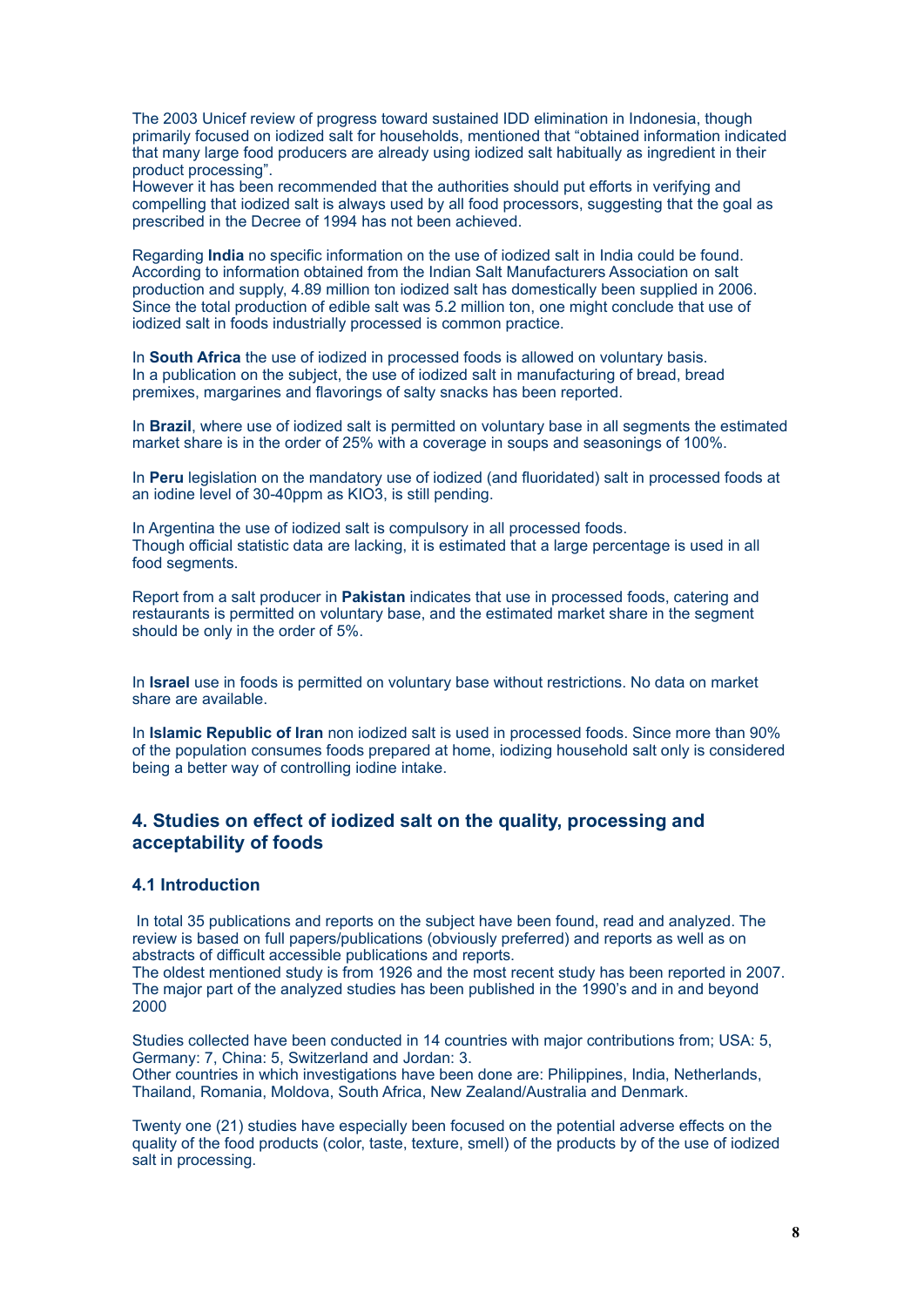In 4 studies much more emphasis has been put on the iodine retention during processing and storage, besides dealing with the adverse effects of iodized salt on the quality.

In 5 studies conducted in India and China the focus was primarily on the effect of cooking and heating methods on the stability of iodine in foods.

Knowledge on iodine retention is also of relevance since the 2001 WHO recommendation concerning the iodine level in salt at the point of production (within the rage of 20-40 ppm) is based a/o on the assumption that in typical circumstances "another 20% of iodine is lost during cooking before consumption".

The remaining studies collected are related to the nutritional and technological aspects of iodine in certain food products.

In the studies more than 20 food products have been processed with iodized salt. Products which have been subject of more than one study are: bread, cheese, meat (products), canned products, pickled vegetables and boiled potatoes.

Note: In 2006 the Institute of Nutrition of the Mahidol University, Thailand started a study on iodine stability and sensory qualities of fermented fish and fish sauce produced by using iodized salt (40-60ppm KIO3).

Results of the study, which is supported by Unicef EAPRO, are expected to be reported end 2007.

The following are summaries and major findings of the studies.

#### **4.2 Replacement of non-iodized salt with iodized salt, focus on adverse effects.**

Short after introduction of iodized salt in Switzerland **Koestler and Wegmüller (1926)**, as cited by **Hostettler (1953**), investigated the effect of iodized salt ( 3.8 ppm and 38 ppm) on the quality of Emmenthaler cheese. The quality of the cheese was evaluated after 4 months and no influence of iodine at either level was observed. Hostettler (1953) also referred to another study on the influence of iodized salt on the quality of Gruyère cheese. After 77 days and 8 months of ripening, no difference between the iodized and non-iodized cheese could be detected.

Furthermore, based on the other theoretical considerations, Hostettler argued that it is unlikely that iodized salt would have any effect on the quality of cheese:

Including a storage period for 2-3 months, **Kojima and Brown (1955)** did not observe undesirable effects of iodized salt (0.02%KI, KIO3) on canned tomato juice, canned green beans, yellow sweet corn, bottled pickles olives and canned or bulk sauerkraut .

In his thesis **El Wakeil (1958**) concluded that no identifiable quality changes could be observed when using iodone/iodide mixtures, iodized salt and iodophor in canned sweet corn, canned tomato juice and canned sauerkraut.

Only a flavor change in tomatoes at high level of the iodine/iodide mixture (200 ppm) was observed.

**Kuhajek and Fiedelman (1973**) concluded that no apparent adverse effects could be observed on bread, frankfurters and potato chips throughout processing and storage when salt with 77 ppm iodine as KI, KIO3 and CaIO3 was used and sensory panels could not detect differences in potato chips.

Iodine stability was generally acceptable with at least 50-80% retention of iodine throughout processing and storage.

**Skudder et al (1981)** observed little detrimental effects on the quality of milk from addition of potassium iodate before ultra high temperature (UHT) treatment at a level of about 10 ppm iodate.

Milk with about 20 ppm became bitter during subsequent antiseptic storage. However this iodate concentration in milk is considerably (15 times) higher than that anticipated to be added through iodized salt.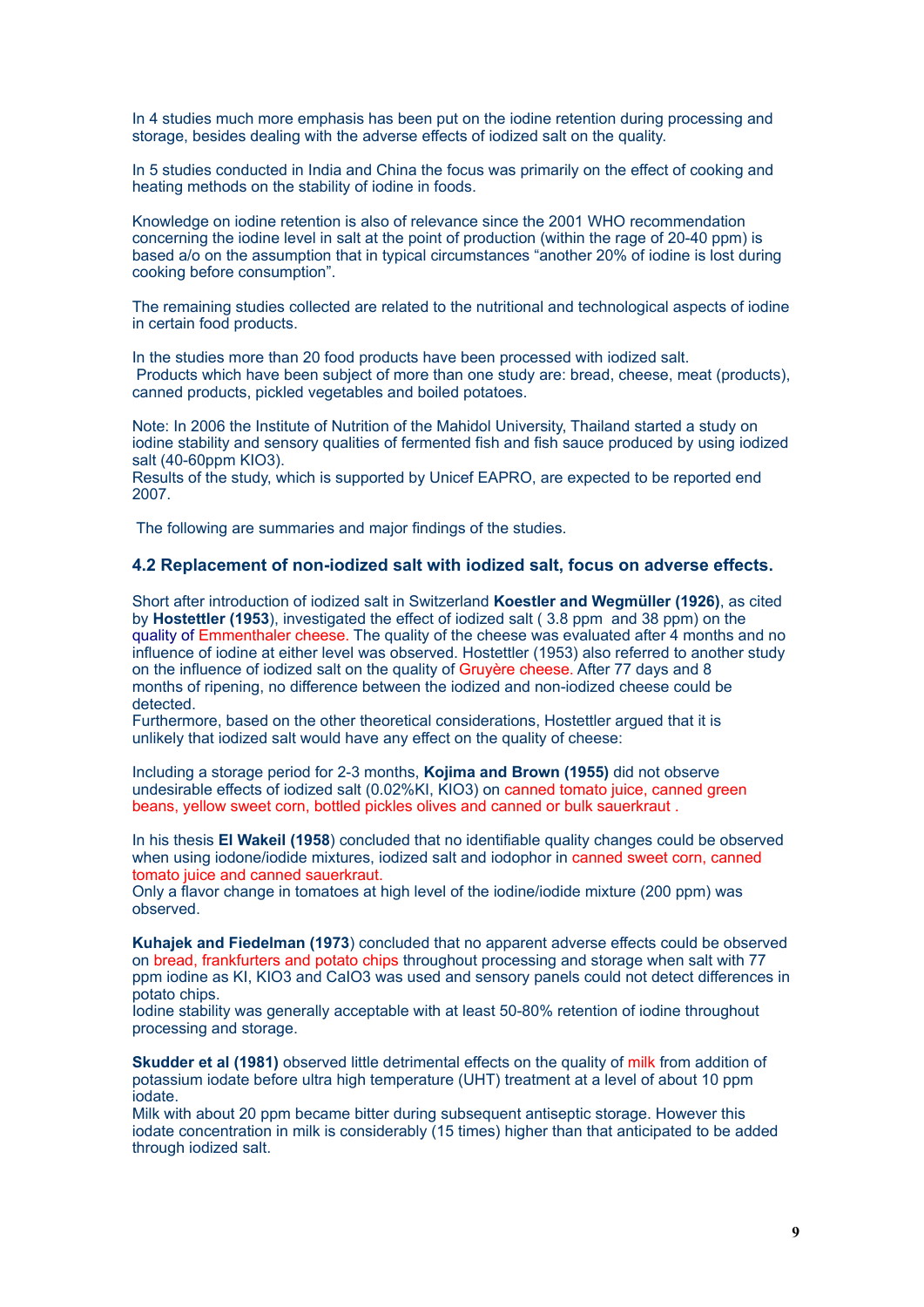**Sevenants and Sanders (1984**) reported an unacceptable flavor in an experimental cake mix prepared with potassium iodide containing salt, caused by a reaction of iodide with cresol present in the lemon flavoring of the cake mix.

**Harrison et al (1986)** investigated the effect of iodized salt, non-iodized salt and potassium chloride of three levels on properties of liquid yolk and functionality in mayonnaise. There was no difference in emulsification capacity of yolk treated with iodized salt but that that treated with uniodized salt had a significantly lower emulsification capacity. No significant difference was found in stability between mayonnaise made with 10% iodized and un-iodized salt.

**Wirth and Kuhne (1991**) did not find any changes in sensory properties, no influence on curing characteristics of nitrite and no additional nitrosamine formation when iodized salt containing 20 ppm iodine both as iodide and iodate, is used in a wide range of meat products.

However iodide is oxidized by nitrite to molecular iodine which in turn is lost by evaporation. Consequently adding iodide when using nitrite containing salt for meat curing does not contribute to the dietary iodine supply (**Buergi, 2003**)

During preparation of the meat products only 25% of the iodine from iodate is lost in boiled sausage and only 7% in fermented sausage.

For the estimation of the iodine content in the food products authors applied a wet chemical method with references to papers published in 1975 and 1980.

**West et al. (1995)** observed no significant differences in sensory properties such as flavor and appearance of rice and potatoes boiled in water when using high levels (up to 400ppm as iodide and iodate) of iodized salt.

They cited work of **Ballauf et al (1988)** who concluded that only a small portion of the iodine added to cooking water is absorbed. In potatoes: 0.3-0.5%, in rice about 6% and in macaroni 10-16%. Most iodine (70-80%) stays in the cooking water.

In a short article, **Badran et al (1996**) concluded that iodized salt has no effect on any of the sensory characteristics (color, taste and consistency/texture) of traditionally prepared pickles The article did not disclose iodine source and level of the salt used.

**Margrander (1996**) investigated the use of iodized salt and iodized nitrite curing salt in the production of aspic products. No differences between the sensory and technological characteristics of the test samples and normal meat products of the same type were observed.

**Doman et al. (1999)** investigated the effect of potassium iodide containing iodized salt at different concentrations on the quality of fermented cabbage. No change in micro flora composition, lactic acid production and sensory characteristics was reported with iodide level up to 6 ppm after 7 days of production and 90 days storage.

When investigating the iodine content of salt used in the manufacturing of bread, bread premixes, margarine and salty snack flavorings **Harris et al. (2003)** observed the unintentional use of iodized salt in three foods processed (bread, margarine and flavoring). Authors suggest that the successful country wide distribution of the relevant products serves a strong indication that iodized salt does not cause adverse effects

**Amr and Jabay (2004**) investigated the effect of salt iodization, using different salts types and 40 ppm iodine as iodide or iodate, on the quality of pickled vegetables: cucumbers, turnips, carrots, cauliflowers and olives.

They concluded the following:

-salt iodization has no significant effect on neither the rate at which salt penetrates through the pickled vegetables nor on the iodine content and on the taste of the products, regardless salt and iodine source used.

- addition of iodine potassium iodate to both crude and refined salt resulted in significant darkening and discoloration of most pickled vegetables regardless of the salt source.

- when using potassium iodate, also significant softening of the pickles has been observed, though being less pronounced when using high Ca-wet mined salt.

- none of above negative effects was noticed when potassium iodide was used.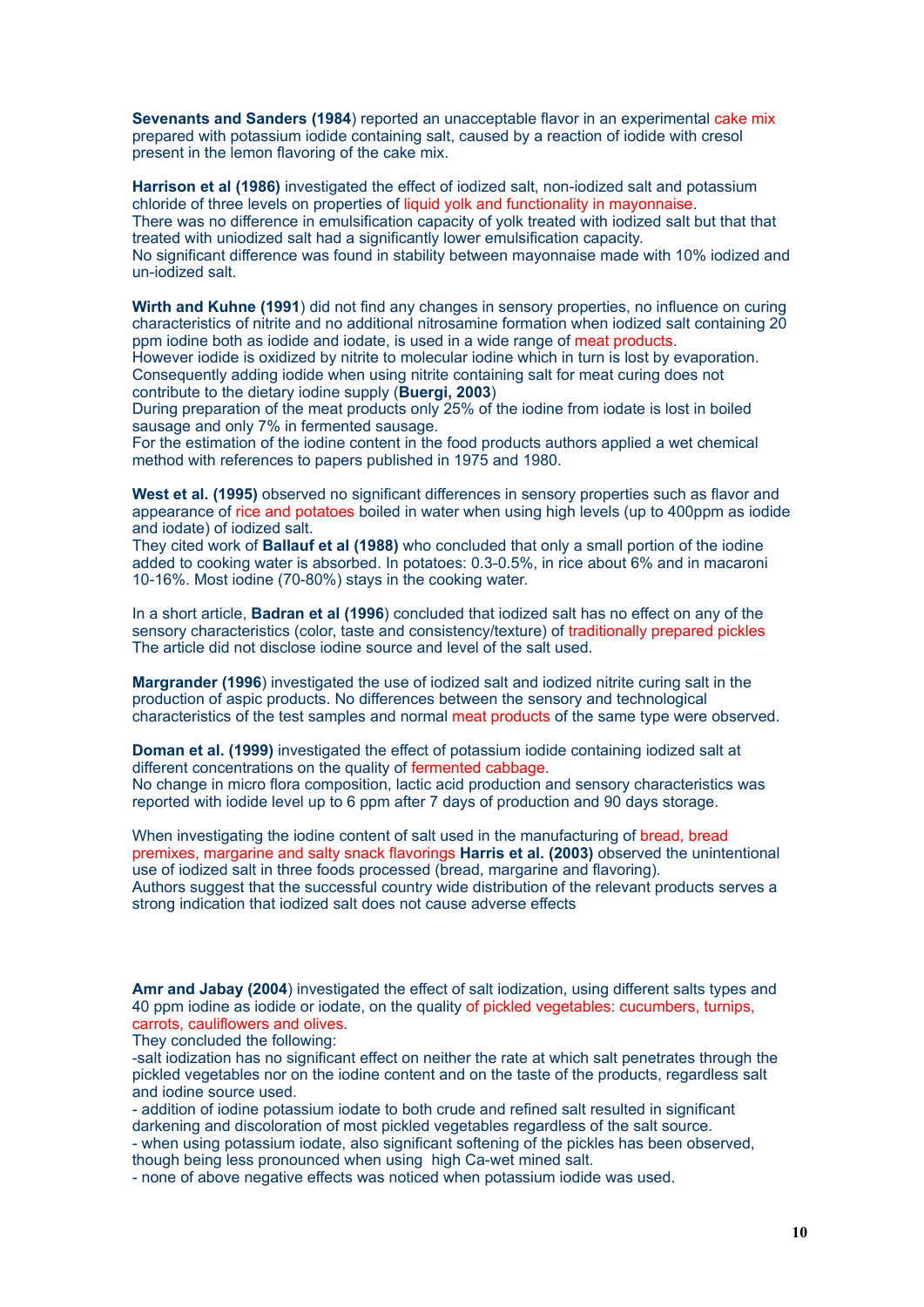-salt iodization as such has no significant effect on both vitamin A and C content of vegetables.

In a study undertaken in **China**, **NN (2004)** which concise report has been obtained through **CNSIC**, the effects of iodized salt (50-60 ppm iodine) used in preserved Sichuan pickles have been investigated. After 3 months no prominent difference in the sensorially tested color, luster, fragrance, taste and texture of the product has been observed. Also physically estimation of colors and tissue rigidity showed no prominent difference when using iodized salt. Iodine is lost in the first round of pickling production where pickling water is not preserved.

The same source **CNSIC,** provided also a concise report **NN (2004**) of a study on the use of iodized salt (62 ppm iodine) in soy sauce processing. After 3 months preservation, in 1 of 4 sensorial and physical estimations of color and luster of the product a prominent difference has been observed in using iodized and non iodized salt. Nevertheless author(s) concluded that there is no prominent difference in color and luster between iodized and non iodized soy sauce. Regarding iodine retention 40 % of iodine is lost after the sample preparation step. After 3 months preservation 58% of iodine is retained.

 The third concise report **CNSIC** provided, **NN (2004**) is concerning a study on the use of iodized salt in bottled potherb mustard.

Author(s) concluded that after 3 months preservation no prominent difference was observed in fragrance, texture and taste between non-iodized salt and iodized (41 ppm) salt.

Darkening of the color of both the whole bottle and of stem and leaves has been observed at increasing the longer the preservation time.

Though author(s) considered the effect still within limits accepted by customers, improving the pickling technology has been recommended to improve the product quality.

Iodine retention after washing during bottling is about 50% and remains constant at preservation during 3 months.

**Mencinicopschi et al. (2004)** investigated the effect of the use of iodate salt in preserving vegetables by pickling ( cucumbers, green tomatoes and white cabbage in brine ) and marinating (red sweet peppers in vinegar).

Both iodized rock salt (37 ppm iodate) and iodized re-crystallized salt (56 ppm iodate) have been used.

The recipes for preparing pickles were the most commonly used in households. The authors concluded that the use of iodated did not affect the pickling and marinating processes.

The iodine in the brine did not influence the nutritional level of lactic acid and vitamin C. With the exception of the cucumbers, where a slightly different but not unacceptable taste was noted, the use of iodated salt did not affect the sensory properties of the products: color, consistence, taste and smell.

 Authors recommend for a better assessment of he influence of iodized salt experiments at industrial scale.

In a not (yet) published study of **NGO Sarmis Chicinau Moldova (2005**) the effects of iodized salt on pickled and marinated vegetables have been investigated .

Both industrial food canning factories and households, each with their own recipes have been involved.

Organoleptic testing was conducted after storage of the products for six months.

No difference has been observed between industrially produced vegetables with iodized and non iodized salt.

However the quality of homemade pickles appeared to be lower for both iodized and noniodized products, probably due to a longer storage time than commonly used.

**Zimmermann et al. (2005)** investigated the effect of iodized salt on soft dairy cheese.

The study showed that iodized salt could be used in stead of non- iodized salt.

It is claimed that 100 grams of Camembert produced from cow's milk and goat's milk with iodized salt contribute one quarter and one half, respectively of the recommended iodine intake for adults (200mcg/day).

The iodine content of the cheese processing compounds: curd, cheese and homogenized milk was detected by means of the sophisticated intra coupled plasma spectrometry (ICP-MS).

# **4.3 Replacement with iodized salt and iodine retention**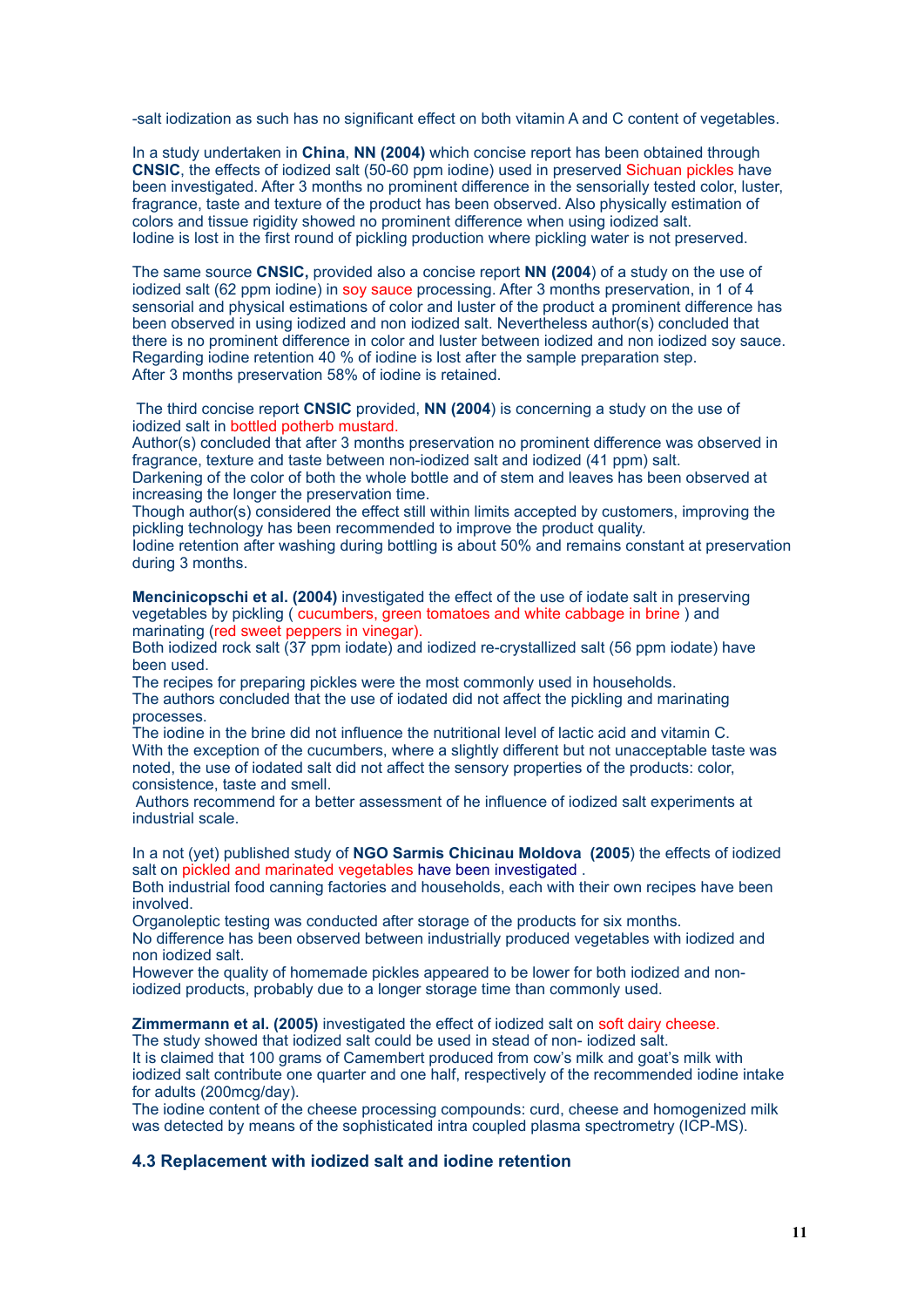In a few studies referred to in the previous paragraph also some attention has been paid to iodine retention.

In the following studies the emphasis was both on the effects of replacement of non-iodized sat with iodized salt and on iodine retention due to processing and storage.

**Azanza et al. (1998)** investigated the use of iodized salt in commercially processed Philippine food products.

Effects of iodized salt on the quality of dried salted and smoked fish products, nitrite cured pork meat and fermented plain and flavored shrimp pastes were investigated and evaluated. Generally no significant differences were detected between the physicochemical,

microbiological and sensory characteristics of the test products prepared with iodized (62 ppm iodine) and non-iodized salt.

However, losses of the iodine, absorbed by the test samples during salting were recorded due to the subsequent boiling, drying, fermenting and heating processes in the different operations. The recorded decrease ranged from 33 to 93%, except for the nitrite cured pork meat.

Note: the Ichikawa(1985) method for iodine analysis of food samples was used to determine the iodine content of all food samples.

**Capanzana et al. (?)** investigated the effects of iodized salt on the quality of selected processed Philippine food products: dried salted fish, cured meat products, fermented small shrimps, anchovies and pickled cucumber.

Physicochemical, sensory and microbiological properties were tested as well as stability and quality during storage for 3-6 months, dependent on the product, using commercially used packaging materials.

No significant differences in the physico-chemical properties of test products, except for color (color of meat products improved) and iodine content have been assessed.

Food products with iodized salt were still rated acceptable though slight differences observed durning.

During storage the test food products were stable in terms of color and iodine content. Iodine retention during storage ranged from 67 to 96 %.

Also a substantial amount of iodine in processed food was retained after cooking. Authors suggested not advising the use of iodized salt for cucumber fermentation due to the iodine loss during subsequent washing and pickling.

**Amr and Jabay (2004)** (see also paragraph 4.1) conducted a study on the quality and residual iodine content of French fries, boiled potatoes, luncheon meat, canned green beans and flat bread, prepared with potassium iodide and -iodate containing (40 ppm) crude and refined salt..

 The results show that in general iodine addition has no adverse effects on the sensory properties of the foods prepared.

An exception was the luncheon meat which color and taste were adversely affected by iodate addition. Authors suggested the presence of impurities in the salt likely to be responsible for the effects.

As regards retention of iodine the following results were reported. Iodized salt added to

- French fries before frying resulted in complete loss, addition after frying resulted in retention;

- potatoes before boiling resulted in complete loss;

- luncheon meat retained 24% when iodide was added and 63 % when iodate was added.

- canned green beans resulted in complete loss due to exposure of high temperature and retorting

- dough for flat bread resulted in retention of 32-50% after fermentation and baking. Seen the observations authors advised to use iodide instead of iodate since in most cases of

the study more iodine was retained when iodide was used.

Note: residual iodine in the food products was determined following AOAC (1995) method.

Within the framework of an extensive consideration concerning mandatory fortification of processed foods with iodine in Australia and New Zealand, **Winger et al. (2005)** determined the stability of iodine in model foods.

Potassium iodide and potassium iodate as well as elemental iodine in a range of 1 to 100 ppm. have been used in the determination of reactivity.

Reasons for that range were the amount of salt and level of iodine often used in food systems and the observation that reactions in foods have not been reported below 12 ppm.

For screening experiments to establish if there is any potential reactivity of iodine in foods 1000 ppm was chosen, based on reported losses of iodine as high as 70% in some food matrices.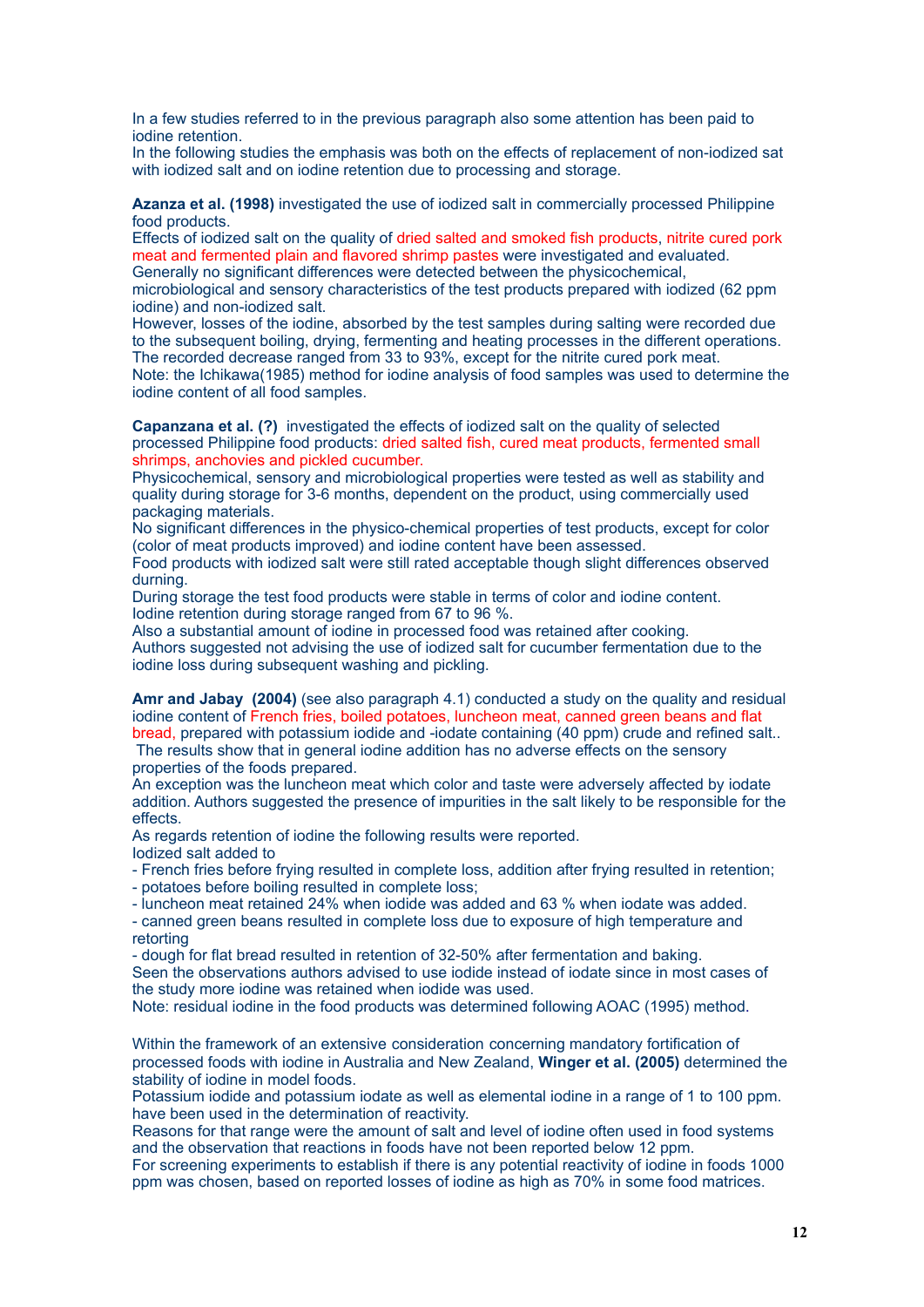As regards the food systems chosen, besides bread as a key food system often using iodized salt, a boiling starch solution at 100degr C and sunflower oil at 180degr C were selected to determine iodine volatility.

The following series of foods were selected to investigate the reactivity of iodine in different food matrices.

- egg white (protein, sulfhydryl groups);
- egg yolk (phospholipids);
- milk (dairy proteins);
- reducing sugars (glucose, lactose, sucrose);
- tomato sauce (used in many food products);
- pigments (anthocyanins and related plant colors).

Authors selected above series since it provided some key components reportedly influenced by iodine in processed foods or theoretically reactive.

The method to prepare samples for the determination of the iodine content, using the ICP –MS method is based on the procedure described by **Fecher et al., (1998**).

The experimental work showed for iodine concentrations of 1 to 10 ppm no discernable impact on dough production and bread quality.

Higher levels of iodine (100 and 1000 ppm) resulted in significant changes to the dough and bread.

In the above mentioned range of food ingredients treated with 400 ppm iodide or iodate no qualitative changes were observed even after 5 day's storage.

Use of iodine in oil heated for two hours at 180 degr C resulted at 64 ppm iodine in oxidation of the oil.

Some volatility of iodine from food systems upon heating has been observed.

In bread 40% of the iodine as iodate was lost and only 20% of the iodine as iodide. Approximately 20% of the iodine was lost over two hours from a boiling starch solution at 100degr C and from sunflower oil heated at 180 degr C.

The conclusions authors have drawn are:

- overall there appears to be no observable reactivity of iodine in most food systems provided low iodine fortification levels used. However existing results cannot be extrapolated to all foods. - the methodology for quantitatively recovering of iodine from food matrices requires further study, no published methods available yet.

#### **4.4 Effect of cooking/heating conditions on iodine stability in foods.**

**Goindi et al**. (1995) assessed in a systematic study with 50 recipes, commonly cooked in Indian families, the iodine losses when using different cooking procedures: boiling, steaming, pressure cooking, shallow and deep frying and roasting.

Samples have been prepared in a hospital kitchen and the iodine content of both raw and cooked samples have been estimated by a colorometric method (Karmarkar et al. 1986), using cerium and arsenic reaction

. Iodized salt has been used at level of 15 ppm iodine. Iodine source was not indicated.

The means of loss in the different cooking methods ranged from 6 to 37%, the variation in the results of all samples was even much larger (between 3 and 76%).

The loss of iodine due to roasting was found to be the lowest (3-7%), while the maximum loss was found during boiling (28-66%).

Note: In an evaluation of the study, **Winger at all. (2005**) questioned whether the applied level of sampling in the study is of value for complex food materials.

**Bhatnager et al. (1997)** studied the iodine loss from iodized salt on heating.

The results of the study indicated a gradual but minimal loss of the iodine content of KIO3 iodized salt (maximum loss 18.5%) subjected to incremental heating up to 350degr.C.

**Shi et al. (1998)** investigated the effects of various (usual) cooking methods on iodine content in food with iodized salt (no details known).

The different cooking methods had different effects on the iodine retention.

Also the effect of various vegetables on the iodine retention was different.

The retention of iodine after stir frying ranged from 37 to 84% and after stewing of the same vegetables (fruit bearing, leafy, roots, beans) from 47 to 66%. Retention of iodine in meat after stewing was 43%.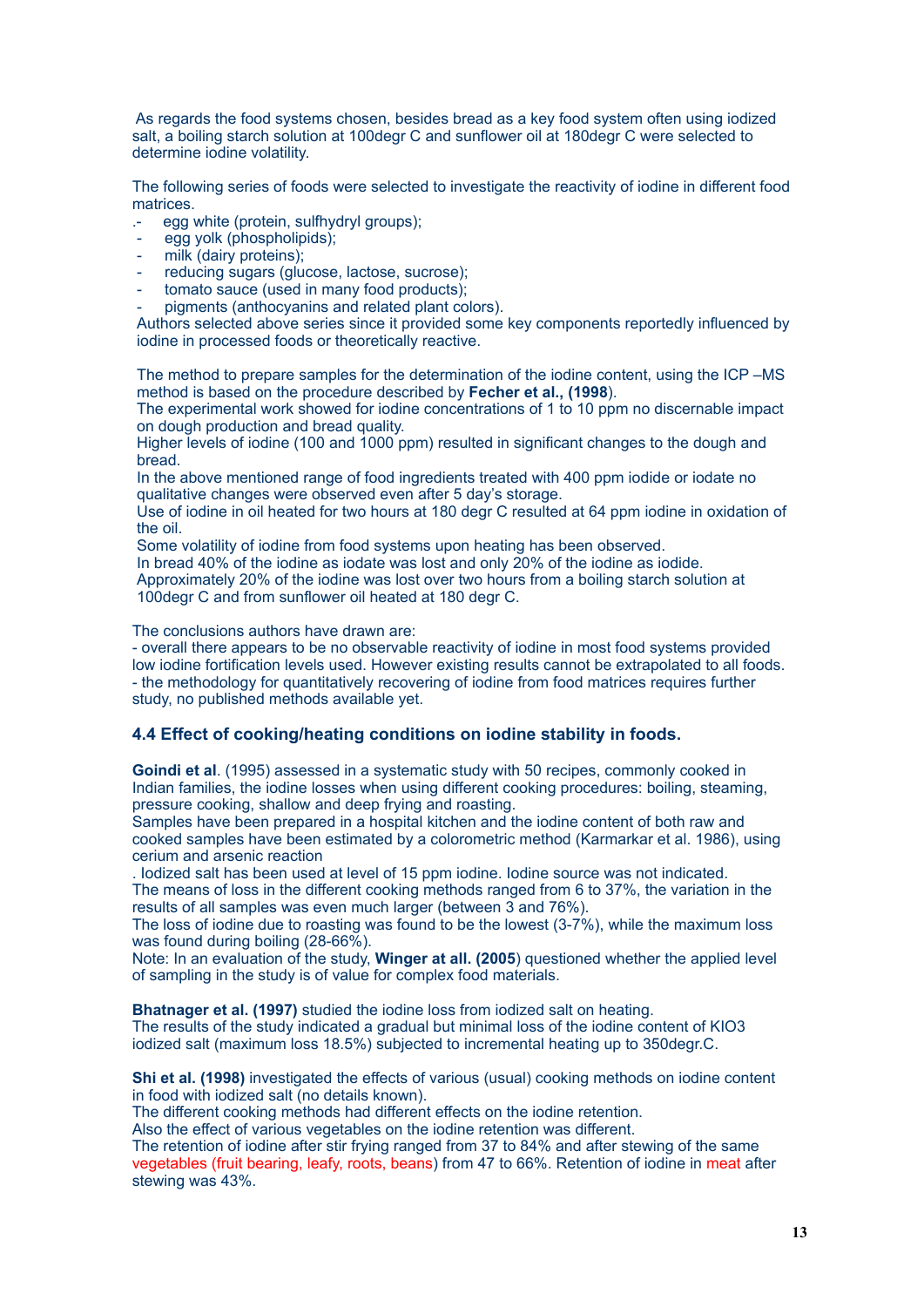**Wang et al. (1999)** investigated the effects of storage and cooking on the iodine content in iodized salt. Retention of the iodine varied with the kind of foods and was also influenced by the water content of the cooked food. Retention of iodine after stewing or steaming was usually higher than after frying. Range of retention varied from 37 to 86 %.

The applied analysis method was an alkaline method (Li, 1987) modified by own laboratory.

**Chavasit et al. (2002)** investigated the stability of iodine in iodated salt at different cooking model conditions, i.e. use of 20% salt brine as the model, different utensils, pH levels and food additives

Determination of iodine contents by titration and spectrophotometry showed that cooking methods: boiling, frying, steaming, baking and canning and pHs (3, 6, 9) showed no significant effect on iodine (as iodate) loss.

High iodine losses have been estimated on addition of certain additives, even before cooking, with the use of brass utensils and in the presence of spices like garlic, fresh chili, pepper and green curry paste.

#### **4.5 Nutritional aspects of iodized salt in processed foods**

As regards iodine nutrition through (processed) foods **Winger et al. (2005)** reviewed the associated aspect of iodine bioavailability.

They concluded that there are no recent data on the bioavailability of iodine from the diet. All present data are based on limited studies from some decades ago, using radioiodine in very small samples and specific foods.

Further they stated that the various studies on the use of iodate for salt iodization which suggest extreme high bioavailability of iodate do not include interactions with the food matrix, or *in vivo* changes during digestion and absorption.

Therefore they recommended introduction of a national iodine monitoring program with any fortification strategy to ensure the effectiveness of the intervention measures.

In the following limited number of studies emphasize the food technological and nutritional aspects of iodized salt have been emphasized, in particular in cheese processing Apparently the studies, conducted in Germany, were initiated by the changes in the legislation on the use of iodized salt in processed foods in that period.

**Wiechen and Hoffman (1994)** investigated the iodization of semi hard (Edamer) cheese and concluded that homogeneous iodization of cheese from a salt bath does not occur. Iodate is reduced and bound to proteins and thus cannot diffuse into cheese during ripening. Homogeneous iodization can be achieved by adding iodide to the culture with about 10% of added iodine found in the cheese. A very low amount of iodine leached by the salt bath indicated that the iodine was tightly bound to the proteins.

However iodization via the culture has not been recommended as iodine transfer depends on each culture and single process parameters.

In a next study on the subject using brine iodized with potassium iodate, **Hoffman et al. (1997)** showed that most of iodine has accumulated in the peripheral layers (thickness 1cm) of the cheese.

About 150 g of that layer would contribute more than half of the RDI of iodine. The applied iodine analysis method was based on the Sandell –Kolthoff technique, using cerium and arsenium.

**Sieber (1998)** discusses in his article the possibilities for increasing the iodine content in cheese by adding iodine to the starter culture, to milk, to salt baths, to curd or by injecting salt solutions in the cheese.

Author argued that as from a nutritional point it is desirable to reduce the salt content of cheese, which consequently reduces the iodine content, it is better to increase the iodine content of table salt.

**Wagner (2006)** investigated the contribution of (iodated) meat products to the iodine supply of the German population, with reference to inductively coupled plasma mass spectrometry (ICP-MS) analytical method for the determination of iodine in meat products.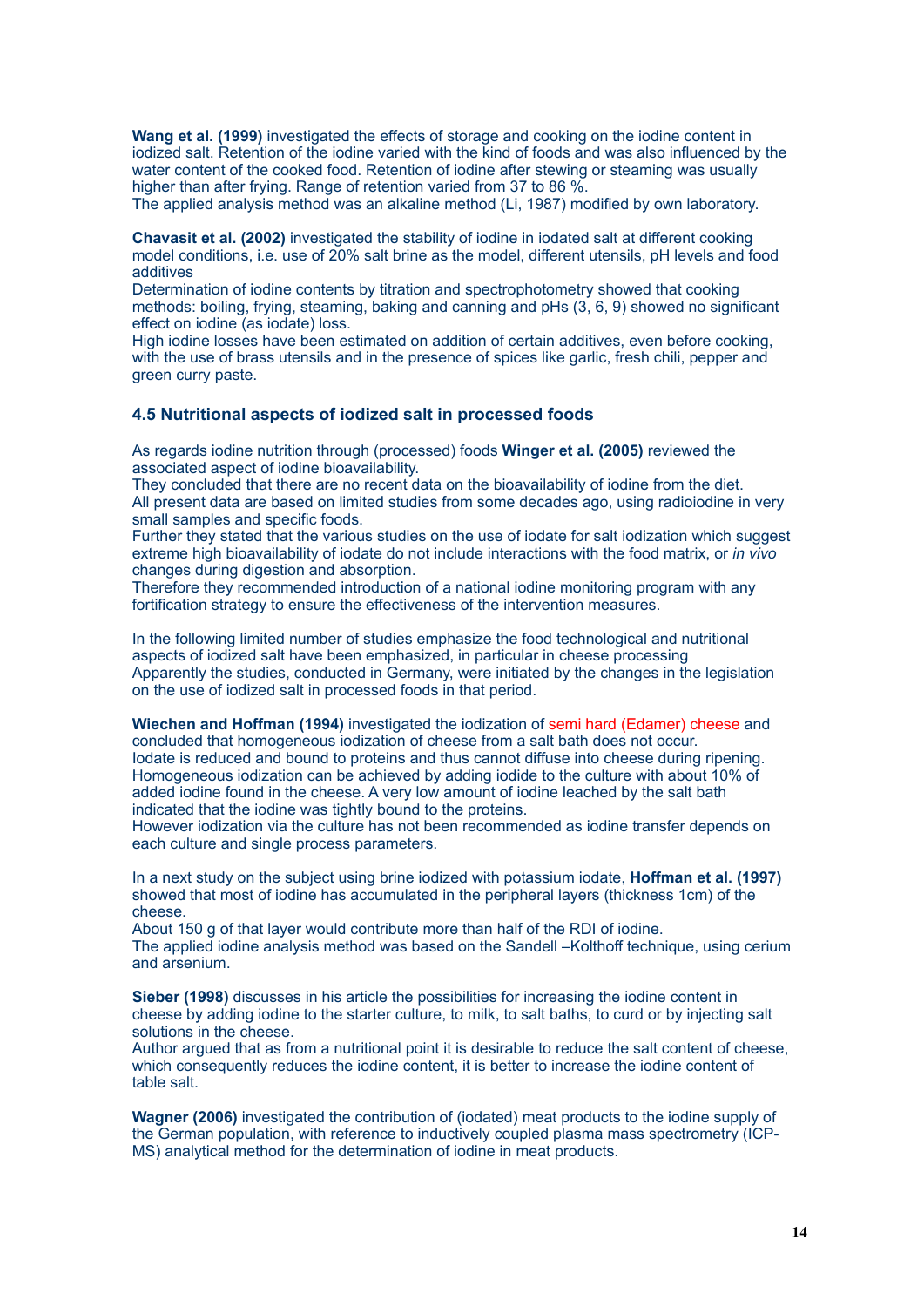Examination of the ICP-MS based analytical techniques showed that especially the alkaline disintegration of samples with high fat content proved to require more stringent conditions due to carbon bound iodine.

The analytical results of the iodine content of the common types of meat products provided the base for an estimation of the current frequency of the use of iodated salt in the production of meat products, which amounts to 60-80%.

Author stated that at present meat products can be assumed to contribute about 15% of the recommended daily iodine supply. Moreover he stated that the contribution of the natural iodine content of meat to the iodine supply is small, even if with iodine fortified feed is applied.

**Rasmussen et al. (2007)** investigated the effect of the mandatory iodine fortification of household salt and bread in Denmark on the iodine nutrition of the population.

The increase in the iodine intake from bread fortification and the increase of the after fortification were measured estimated, based on dietary total iodine intake data fro 4124 randomly selected Danish subjects.

Approximately 98% of the rye bread and 90 % of the wheat bread were iodized.

Preparation of the bread extracts prior to the iodine assessments as well as the analysis of iodine, its accuracy and repeatability have extensively been described.

Iodine content of bread extracts was determined by ICP-MS.

The median intake of iodine from bread increased by 25 mug/day and the total median intake by 63 mug/day. Authors concluded that the fortification of bread and household salt has resulted in a desirable increase in iodine intake and that the current fortification level of salt (13 ppm) seems reasonable.

### **4.6 Discussion**

The limited number of reported adverse reactions has been observed at high iodine concentrations in the product; in canned tomatoes at > 100ppm (El Wakeil, 1955) and in milk at >20 ppm iodine (Skudder, 1981) or only observed with iodate as iodine source: emulsion type luncheon meat.

 Also some of the studies dealing with pickled vegetables reported changes in product characteristics (color, texture) when iodization was conducted with iodate (Amr and Jabay, 2004 and Mencinicopschi et al. 2005).

Therefore it has been suggested that in an iodine fortification program where pickled vegetables should be considered as a tool to increase iodine nutrition of the population, potassium iodide would probably be the preferred iodine source for that product.

However when fortification programs are designed also other aspects should be taken into consideration, such as effectiveness of the proposed iodine vehicle in terms of increasing the iodine nutrition in the general population, in terms of cost to the (salt) industry and of the legislation being in force.

Studies that (also) have included assessment of iodine stability, reported that considerable loss of iodine during processing is possible, sometimes up to 70%.

Analysis of the relevant studies showed that different analytical methods have been used to assess the iodine content in foods.

In the report of **Winger et al. (2005)** for the New Zealand Food Safety Authority authors, who also investigated iodine stability, stated that the methods for iodine measurement in the studies they reviewed, being part of the studies reviewed in this report lacked sufficient controls and would not be appropriate today.

# **5. Successful examples of and barriers to incorporation of iodized salt in processed foods.**

#### **5.1 Success examples**.

In the review on the current use of iodized salt in processed foods per country examples of successful incorporation have been mentioned with the circumstances that have led to success and where relevant the threats for successful application achieved thus far.

Obviously the role of the health and food authorities is crucial.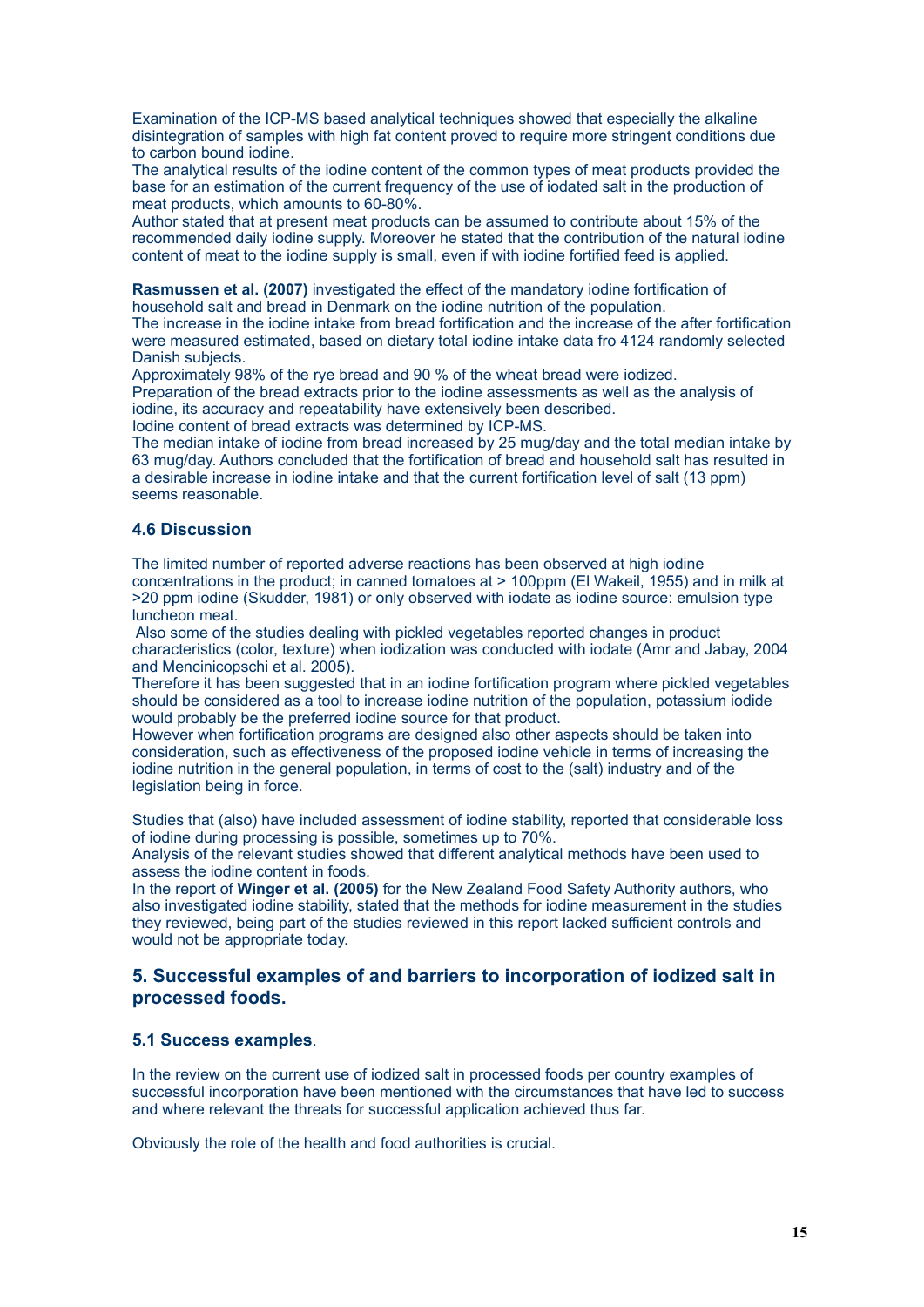As reviewed in paragraph 3, the compulsory use of iodized salt in processed foods in all of selected food segments has been enacted in 4 of the 27 EU member states and in 13 countries of the UN CEE/CIS region, so contributing to successful elimination of iodine deficiency. Introduction of compulsory use of iodized salt for households and in processed foods does not automatically mean that optimal iodine nutrition can be achieved on short term.

The **WHO report "Iodine status world wide"** (2004) indicates that, based on surveys in the period 1994-2001, in 9 of the 17 "compulsory" countries iodine nutrition is (still) insufficient. Since most of the compulsory iodine fortification programs in these countries have been introduced in 2001 and beyond it would be advisable to conduct surveys on short term to assess the impact of the fortification program on the iodine status.

Awareness at highest political level on the effect of iodine deficiency on the country's population and the political will to introduce, to enforce but more particular to maintain appropriate legislation for use of iodized salt in (selected) processed foods have been the key conditions for adequate and sustainable iodine nutrition.

Obviously regular monitoring of iodine nutrition and of changes in diet pattern and consequently adaptation of the current legislation is also a major condition for sustainability.

A good example of above mentioned "vigilance" of the authorities is the situation in The Netherlands.

Use of iodized salt in a selected basic food product (bread), initially on mandatory base and prolonged on that basis for many years could survive a legislative change to voluntary use. Presently almost all bakeries continue the use of iodized salt despite voluntary use and an existing price difference of about 10% between iodized and non iodized salt.

This practice also represents a kind of historical "gentlemen's agreement" between the government and the bakery sector.

Furthermore all bakers recognize the designation "bread salt", exclusively used in bread and bread replacers. **(C.T.F. Grit, Dutch Association of Bakeries, 2005**).

The role of the salt industry, particularly in providing adequately iodized salt to the food processors, is basically simple: satisfy the need of her customers, in this case food producers. To meet the need of their customers, who basically always want to pay the least amount possible for the product they want, the challenge for salt producers is to distinguish their product on basis of price, quality and security of supply.

Authorities should co-operate and communicate with the salt industry on (technological) feasibility of suggested measures.

In The Netherlands the salt industry has been involved and consulted by the authorities on the changes in legislation as earlier described.

Obviously the role of the food industry is pivotal.

Ideally the industry, the sector of a relevant segment, should be involved in all considerations for introduction of either mandatory or voluntary use of iodized salt.

Based on communications with some food processors, the impression is that they consider their role as a passive one.

Observations of the current situation in the countries confirm that impression.

Food processors will basically only introduce iodized salt when enforced by relevant legislation. At voluntary use, substantial market shares of iodized salt in the sector have only be realized in countries with a long history of (compulsory) iodization.

In a personal communication with a major global food processor, author experienced low interest in the subject. The company's spokesman indicated that introduction of iodized salt by the company should only be the result of (national) iodine fortification programs.

A complicating factor is that food producers and so indirectly salt producers are confronted with the effects of the WHO strategy to reduce the overall salt consumption.

Since the focus of salt reduction programs is on processed foods, special attention is needed to safeguard adequate iodine nutrition through processed foods currently being a vehicle for iodine and affected by such reduction programs.

In The Netherlands the authorities have recently adopted the WHO recommendation to reduce the salt consumption and started challenging the processed food industry.

Simultaneously they announced to consult with the relevant food sectors currently using iodized salt, in particular the bread segment on measures in order not to jeopardize the adequate iodine nutrition in the country.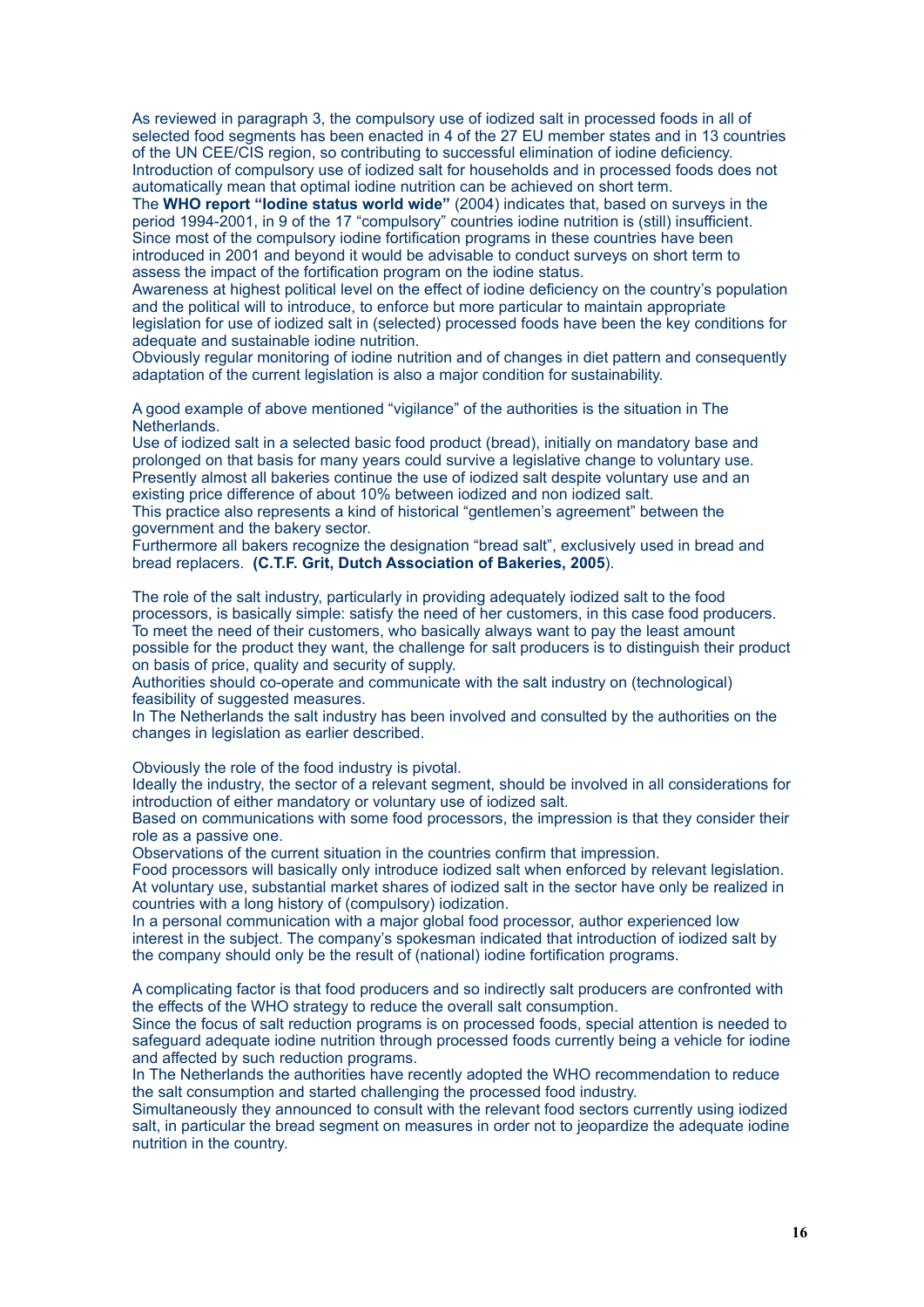In Unicef reports on recent study tours for countries in the CEE/CIS region, organized to deal with the resistance of food producers to use iodized salt and to transfer experience and knowledge on the use of iodized salt, successes of application in different food segments were shown.

The tours were: a Turkish Study Tour to Bulgaria (2005), the Latvian Study Tour to The Netherlands (2005) and the recent Moldovan Study Tour to Switzerland (2006).

# **5.2 Barriers for introduction**

Published and analyzed studies do not justify hard evidence for a (significant) impact of iodine on the sensory properties or other qualities and characteristics of the food products. However as mentioned in paragraph 1, the perception of food producers that iodine in the salt will adversely affect the quality and characteristics of their food products should be used as a major barrier for introduction of iodized salt in their products.

This perception is in particular observed in several countries in the CEE/CIS region and in parts of China.

Therefore Unicef's CEE/CIS office has in her on-going study on the subject compiled in total 25 testimonials on the current use in dairy, bread, meat and pickles segments from food producers and institutions in Belarus, Bosnia and Herzegovina, Bulgaria, Georgia and Serbia and Montenegro.

Only one bread producer in Belarus expressed his concern on iodine stability in bread and one cheese manufacturer in Georgia continued to use non-iodized salt based on his conviction that iodine in salt should affect the smell of the product.

In a report of **Sivuha and Lyashkevich (2005)** on the situation in Belarus, authors indicated that none of the cheese factories in the country use iodized salt.

The reason is a negative recommendation from countries' relevant Meat and Dairy Research Institute, in turn based on publications of the Russian Research Institute for Cheese and Butter. Common believe is that iodization changes both taste and color of cheese.

In the review on the situation in China besides the cost and awareness aspects affecting the use of iodized salt, also dietary customs and habits are important aspects influencing use of iodized salt.

Many people, in particular in western China are getting use to crude salt; they believe crude salt is saltier and tastier than refined iodized salt. In Xingjian and Qinghai provinces, people believe the meat will be tastier when cooked with crude salt. Pickled vegetables are an important part of the diet and people believe that vegetables pickled by use of crude salt will be better colored and tastier than by use of refined iodized salt.

A second potential barrier for use of iodized salt in processed foods is cost related.

Besides the costs to governments of administering and enforcing relevant fortification programs both salt producers and food manufacturers are confronted with costs resulting from introduction of such programs.

Costs incurred by the salt industry could be related to upgrading of equipment to meet increased demand and processing conditions when iodization of salt for the food segment is different from that for the retail segment.

Processing conditions might include the change from coarse salt to salt with smaller particle size to meet optimal iodization conditions.

Other costs are related to labeling, to purchasing of additional iodine and to analytical or compliance testing and storage.

Costs will also be incurred by food producers. Their costs are related to additional cost for salt then iodized, for change of labeling by replacing salt with iodized salt analytical or compliance testing.

A rough estimate for the cost difference between iodized and non-iodized (bread) salt is 10 % (Personal communication Eu Salt member, Access Economics Pty Ltd, 2007).

Within the framework of the consideration of mandatory fortification of bread and bread products with iodine in Australia and New Zealand, costs of the proposed fortification program have been assessed very recently (**Access Economics Pty Ltd for FSANZ, 2007**).

Upfront and ongoing costs have been estimated and when these costs may be passed on to consumers the price of bread should increase by less than \$0.01 per loaf.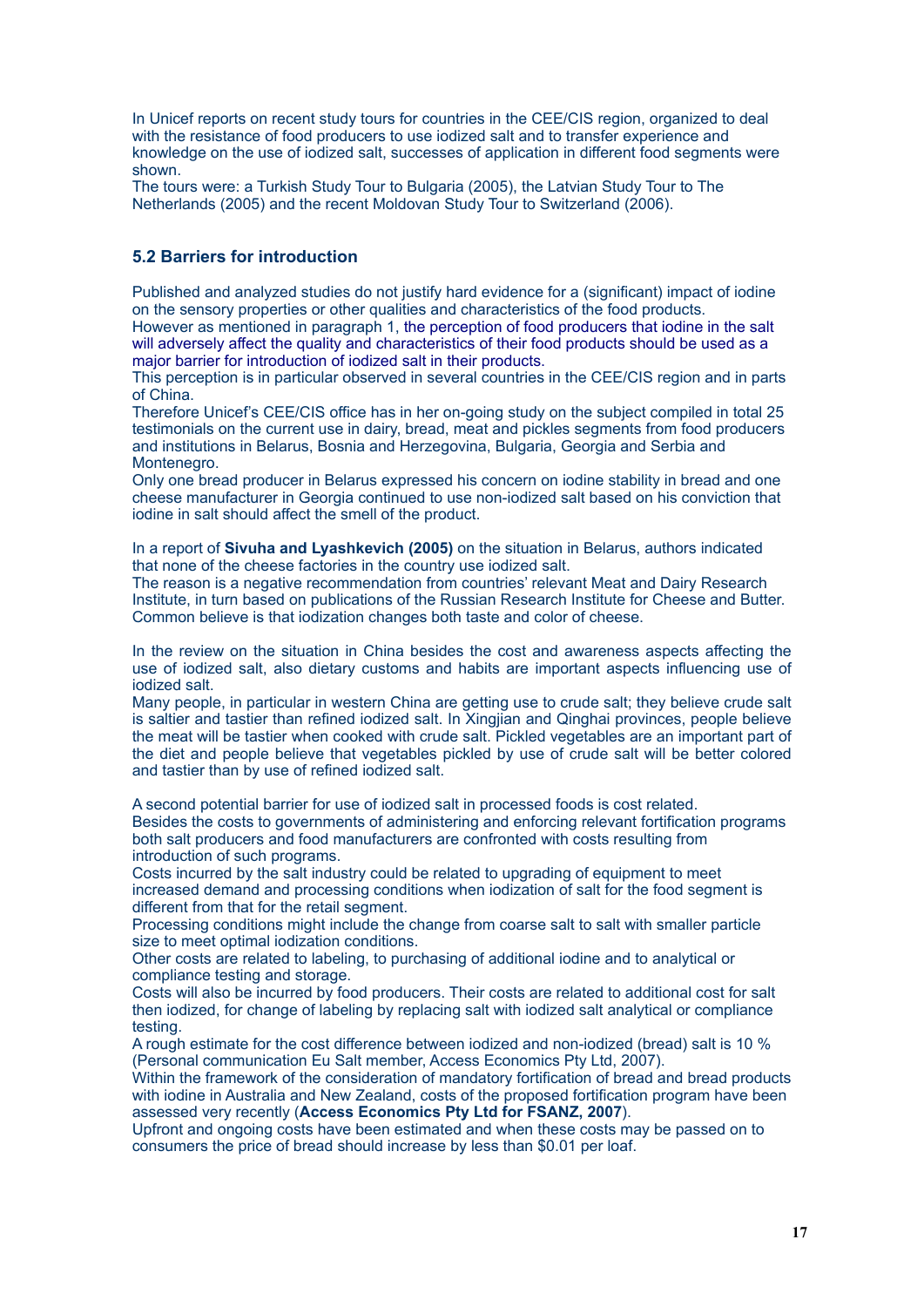Differences in legislation concerning iodized salt affect export opportunities for both salt producers and food processors.

In member states of the European Union salt producers consider the prevailing chaos on legislation of iodized salt in the region as a relevant obstacle for improving the iodine nutrition. Most countries do not have mandatory iodization of edible salt. Where salt is iodized, the levels vary from place to place and many are not consistent with WHO/UNICEF recommended standard.

That will also apply to food producers as indicated before on the situation in Switzerland where export oriented food producers are reluctant to use iodized salt because its limits their market due to meeting regulations in export countries.

In the same light FNANZ decided in her final consideration for the mandatory introduction of iodized salt in bread to remove biscuits from a previous proposal.

All imported biscuits would need to use iodized salt requiring overseas manufacturers to set up separate production lines.

Domestic biscuit producers who export to Japan would also need to have separate production lines as Japan does not allow the import of iodized foods.

# **6. Considerations and discussion**.

Universal Salt iodization (USI), i.e. iodization of **all** salt used for human and animal consumption is the recommended global strategy to control iodine deficiency.

However as the review in paragraph 3 has shown, in the focus area for this study USI has been adopted through mandatory use of iodized salt in a limited number of countries, most in the CEE/CIS region.

Current practice has shown that practical application and enforcement of the relevant regulation, often enacted within the last ten years, is a challenge.

In the more developed economies USI, as defined above, has not been adopted. In countries as USA, Canada, Germany, Austria, Netherlands and Switzerland legislation permits and in some cases mandates iodization of salt for households and /or salt for some processed foods.

In general in these countries use of iodized salt in processed foods is voluntary and application is often very limited to moderate.

When focused on Europe, the 2004 WHO report on the worldwide iodine status indicates that optimal iodine nutrition is also realized in those countries where the voluntary use of iodized salt in processed food(s) is more than marginal.

Netherlands is a good example of how the observed re-emergence of iodine deficiency in the 1980'sand 1990's has been addressed in spite of use of iodized salt for households and for a few food products only on voluntary base.

That example and others show that in fact the goal of optimal iodine nutrition can be realized even if not the formally definition of USI is applied.

The pending proposal to mandatory fortification of bread with iodine in Australia and New Zealand is another recent example how an observed re-emergence of iodine deficiency in (parts of) the population has been addressed.

In 2004 an extensive investigation was started on the most effective public health strategy for addressing the re-emerged iodine deficiency.

Food and Health authorities at ministerial level, advised by health experts, asked the Food Standards Australia New Zealand (FSANZ) to assess whether mandatory fortification with iodine could be achieved taking into account safety and cost effectiveness.

Issues which were taking into account in the subsequent extensive consideration and consultation processes and procedures were a/o:

- assessment of the health benefits and risks of increased dietary intakes of iodine the populations;

- identification of a preferred food vehicle and level of iodine concentration to achieve the desired health outcome;

- effectiveness and technological feasibility of proposed intervention;

- cost-benefit analysis;

- associated communication and education;

- monitoring and implementation issues and presentation of a preferred regulatory approach.

The preferred solution should also be consistent with international guidance and experience.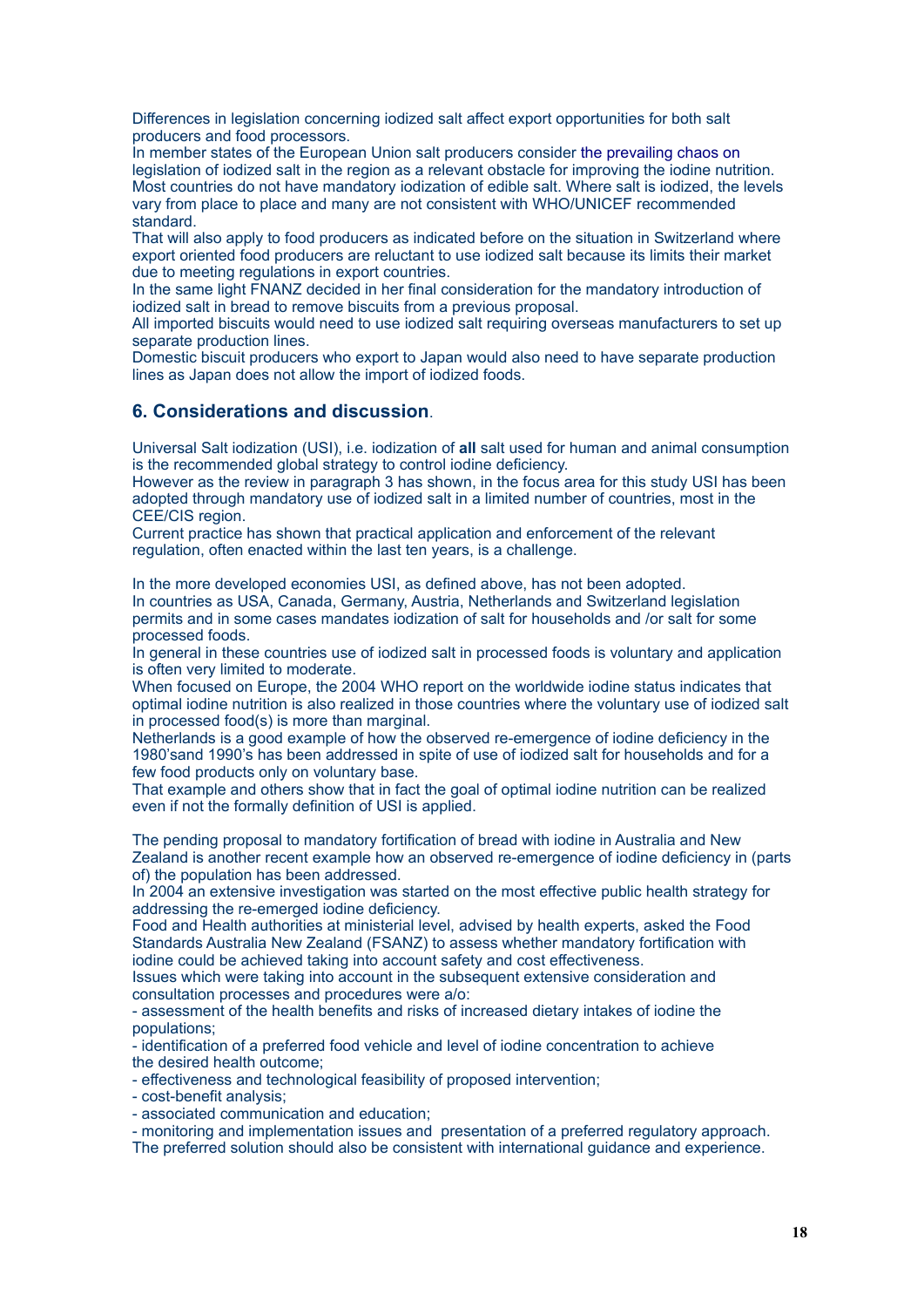When considering improving the iodine nutrition status of the population through use of iodized salt in processed foods, either voluntary or mandatory, the following aspects need to be considered.

- the food product(s) should be consumed uniformly by the majority of the population and preferably not being affected by trade concerns, i.e. produced domestically for the local; market;

- the food product should have a rather constant salt content, hence iodine content;

- preferably iodization should be done with food products based on simple manufacturing and on minimal number of ingredients, and iodization should also require simple processing; - iodization should not affect the quality and acceptance of the food products as well as of

products using the iodized food stuff like cheese in pizza's;

- minimum loss of iodine and at storage;

- efficacy of iodized food product as well as effectiveness in providing iodine adequately to the population through introduction of this product must be proven.

# **7. Conclusion and recommendations**

Above review and considerations show that there is no simple blueprint for realizing optimal iodine nutrition through iodized salt.

Optimal nutrition can also be achieved through different sub-strategies of USI:

- Mandatory use in households and in processing of some or all food products, as applied and successfully enforced in a number of CEE/CIS countries, in Bulgaria and Slovakia. Impact of recent enacted and introduced iodine fortification programs in relevant countries should be assed by conducting UI surveys.

Though China should have virtually achieved the goal on country level, still 14 provinces have not (yet).

- Mandatory use in households and voluntary use in (part of) processed foods (Austria, Czech Republic);

- Voluntary use both in households and in processed food segments with varying market shares (Germany, Netherlands, Switzerland, USA and Spain)

The review shows that only in countries with (a history of) strong centralized governmental authority, in most cases also being developing economies, the fortification programs are based on the strict USI interpretation of using iodized salt and enacted accordingly..

Nevertheless often implementation and enforcement turn out to be a challenge.

In the developed economies iodine fortification programs are more "tailor made" designed, taking into account all relevant aspects for such programs, as described above.

The recent FSANZ work on consideration mandatory fortification with iodine shows that such designing can be a long a winding route.

In that case is shown that in the considerations, under final governmental responsibility, all relevant parties such as public health and nutrition experts, producers of food products tentatively selected and salt industry have been involved and consulted.

The FSNZA case shows how (a segment of) the food sector acts when confronted with a fortification program possibly affecting their product(s) and their business.

The scope of the initially proposed fortification program has been modified as a result of technological and business related concerns of the food producers regarding the first proposal.

If fortification is on voluntary base, the review shows that it is an exception when use of iodized salt is widely applied in a country.

Basically producers will only initiate fortification of their products when the incurred costs of using iodized salt will be returned.

The necessary awareness-raising activities i.e. communication of the added value (health claim) of the product with iodized salt is in general a heavy burden for an individual food producer and will in practice not be done.

Such communication activities might be affordable on food segment/ sector level or for the really large producers (multi nationals).

Consequently, if in a country the iodine fortification program for food products is based on voluntary base, it is expected that only implementation on segment/sector level is most likely.

Based on these considerations it is recommended to work on engagement of a relevant sector of the food processing industry on country level, in a country/countries to be defined and on involvement of the very large food producers.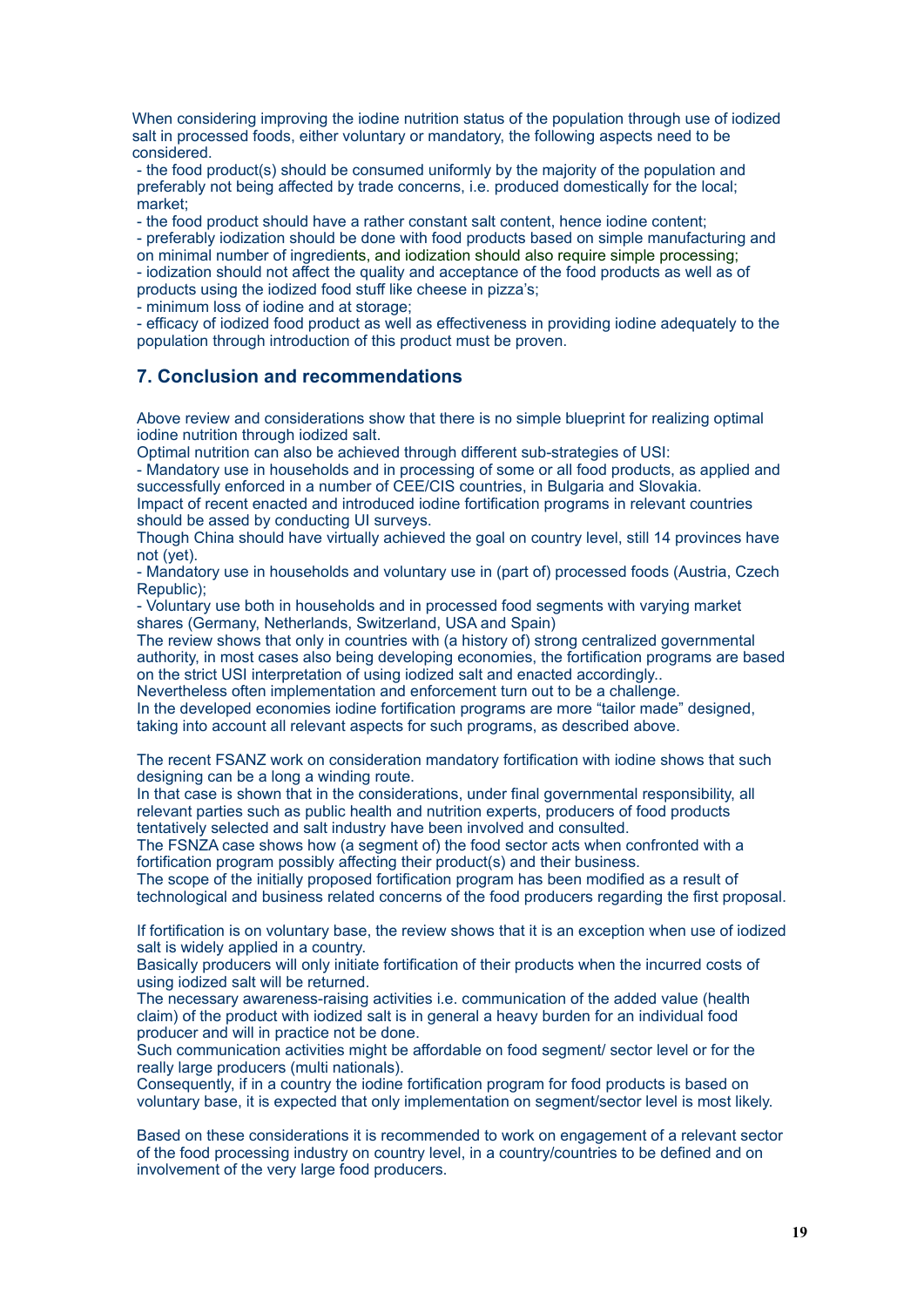Selection of country should be based on the actual iodine nutrition status, the iodine fortification program enacted and on the share of salt consumption through processed foods in the daily menu.

Criteria for the selection of the food segment(s) to be approached are indicated in the previous paragraph.

Relating to the effect on quality and acceptability of the product, the review of the literature shows in most cases no effect of use of iodized salt, using either iodide or iodate and at the low iodine levels commonly applied in the food products.

Some adverse effects reported were related to pickled vegetables when using iodate as iodine source. The relevant studies recommended further investigations or in this application the use of iodide.

As regards the retention of iodine, i.e. the stability of iodine during processing, storage and heating of food products with iodized salt, the reviewed studies reported for nearly all products processed with iodized salt a loss of iodine.

Dependent on the product and the processing, heating and storage condition losses up to 100% have been reported.

However different analytical methods have been used in the various studies. A recent report judged that used methods for iodine measurement from earlier reports would not be appropriate today.

Therefore it is recommended that earlier reported methods for determination of the iodine content in food products are compared with the more recently used method ICP-MS in order to get consensus on the methodology used in studies on the subject.

# **8. Acknowledgements**

The author would like to thank the members of Eu Salt, the Salt Institute, the ICCIDD Regional Coordinators and Unicef Regional Officers who participated in this study for their collaboration. In particular he would like to thank Mr. Arnold Timmer of Unicef CEE/CIS office for providing detailed information on the subject from the region.

# **9. References**

Access Economics Pty Limited. *Costs of fortifying bread and bread products with iodine.* Report for Food standards Australia New Zealand, May 2007

Aghini-Lombardi F., Antonangeli l., Pinchera A. *Iodine deficiency in Europe. National reports on iodine status in West- Central European countries.* Journal of Endocrinological Investigation **26**, Suppl. to no.9 VI-VII (2003)

Amr A., Jabay O.A. *Effect of salt iodization on the quality of pickled vegetables*  Journal of Food, Agriculture & Environment Vol **2**(2):151-156 (2004)

Amr A., Jabay O. *Quality and residual iodine content of some foods prepared with iodized salt*  Journal of Food, Agriculture & Environment Vol. **2** (3&4): 21-24 (2004)

Azanza P., Cariaso K., dela Cerna M.C., de Ocampo C., Galvez F., Moises M., Pulanes K. *Use of iodized salt in processed Philippine food products* Asia Pacific J Clin Nutr **7**(2): 123-127

Badran O., Quaraqash W., Gamah S. *Possible effects of iodized salt on the taste , colour and consistency of traditional pickles.* Eastern Mediterranean Health Journal Vol **2**. 2, 219-223 (1996)

Bhatnagar A., Maharda N.S., Amardar V.K., Dham D.N., Magdum M. Sankar R. *Iodine loss fro iodized salt on heating* Indian J Pediatr**. 64**(6): 883-5 (1997)

Bürgi H. *Iodized salt and the curing of meat* IDD Newsletter August 2003, 47-48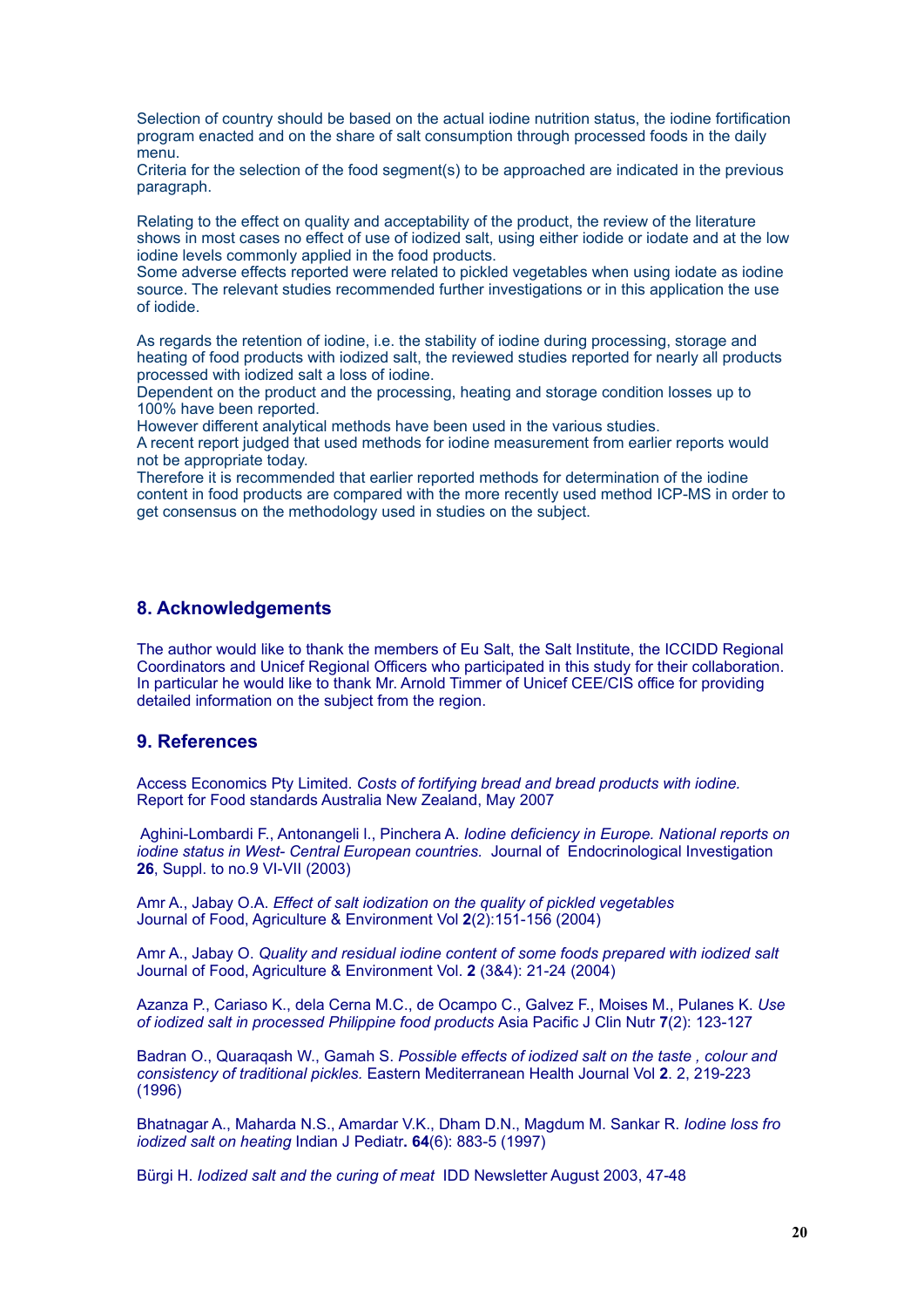Capanzana M. V., Molano B.T., Saiase M.C., Garcia R.G., Trinidad II T.E., Lapis T.J., Zarate,jr. R.U., Guavarra M.C.P. *Effects of iodized salt on the quality of processed food products*. Fnri.dost.gov.ph (?)

Chavasit V., Malaivongse P., Judprasong K. *Study on the stability of iodine in iodated salt by use of different cooking model conditions* Journal of food composition and analysis **15(3)**  265-76 (2002)

CNSIC (N.N) *A study of iodized salt used in preserved Szechuan pickles.* (2004)

CNSIC (N.N) *A study of iodized salt used in soy sauce processing.* (2004)

CNSIC (N.N) *A study of iodized salt used in bottled potherb mustard.* (2004)

De Benoist B., Andersson M., Egli I., Takkouche B., Allen H. *WHO Report Iodine status world wide WHO Global Database on Iodine Deficiency* (2004)

Doman M., Korsak D., Lekowska- Kochaniak A., Popowski J*. The effect of potassium iodide on cabbage fermentation and growth of chosen microorganisms- short report* Polish J. Food Nutr. Sci., **8**/49(2) 201-208 (1999)

El Wakeil F.A.E.S. *Effects of iodized salt and other iodine compounds on the quality of processed vegetables* Dissertation, Ohio State University Columbus, OH 1958

Fecher P.A., Goldman I., Nagenast A. *Determination of iodine in food samples by inductively coupled plasma mass spectrometry after alkaline extraction*. Journal of Analytical Atomic Spectrometry, **13**:977-982

Food Standards Australia New Zealand*. Proposal 230 Consideration of mandatory fortification with iodine. Draft assessment report* August 2006. *Key issues for consideration at Final assessment.* May 2007

Gerasimov G. *Progress of IDD elimination through Universal Salt Iodization in the Czech Republic, Slovakia, Hungary and Poland.* Unicef Report, March 2002.

Goindi G., Karmarkar M.G., Kapil U., Jagannathan J. *Estimation of losses of iodine during different cooking procedures.* Asia pacific J of Clin Nutr **4**:225-227 (1995)

Harris M.J., Jooste P.L., Charlton K.E. *The use of iodized salt in the manufacturing of processed foods in South Africa: bread and bread premixes, margarine, and flavourants of salty snacks.* International Journal of Food Sciences and Nutrition **54,** 13-19

Harrison L.J., Cunningham F.E. *Influence of salt on properties of liquid yolk and functionality in mayonnaise* Poultry Science **65** 915-921 (1986)

Hofman W., Anke M., Buchheim W. *The use of iodized brine for iodine enrichment of semi hard cheese* Milchwissenschaft **52**(5) 257-259 (1997)

Hostettler H. *Ueber den Einfluss des jodierten Kochsalzes auf die Kasequalitat*, Schweizerische Milchzeitung **19**, 1-111 (1953)

Kojima N., Brown H.D. *The effects of iodized salt in processed fruits and vegetables.* Food Technology **9**; 103-107 (1955)

Kuhajej. E.J., Fiedelman H.W. *Nutritional iodine in processed foods.* Food Technology **27;**  52-53 (1973)

Marggrander K. *The manufacture of aspic products with iodized salt and iodized nitrite curing salt* Fleischwirtschaft **76** (10) 1010+1013 (1996)

Mencinicopschi G., Zacchia M., Balint, L., Vlassa M., Deleanu *M. Studies and research of the effect of the use of iodized salt in preserving vegetables by pickling and marinating* The